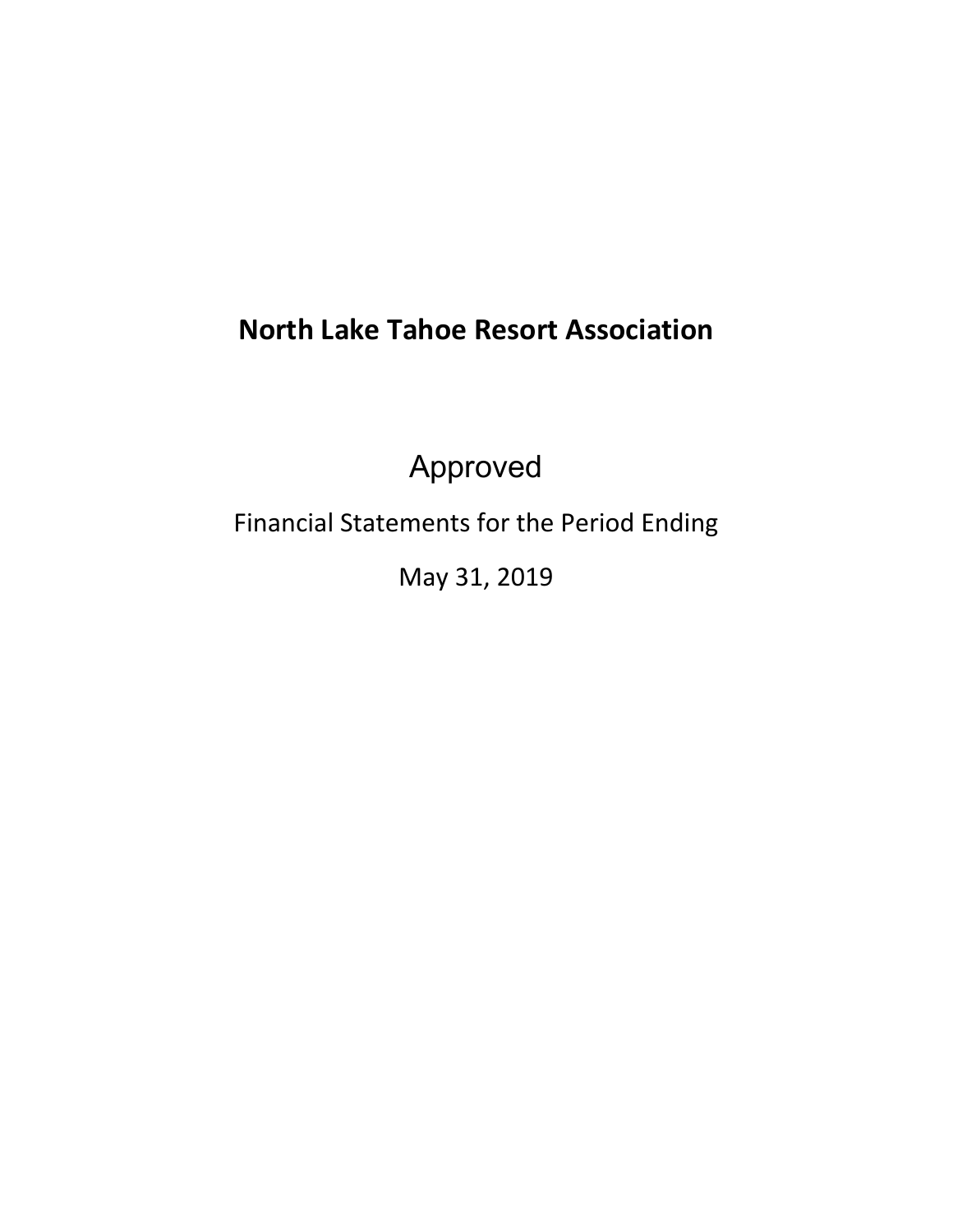**2:30 PM 06/24/19 Accrual Basis**

## **North Lake Tahoe Resort Association Balance Sheet**

 **As of May 31, 2019**

|                                              | May 31, 19 | May 31, 18 | \$ Change  | % Change  | Jun 30, 18 |
|----------------------------------------------|------------|------------|------------|-----------|------------|
| ASSETS                                       |            |            |            |           |            |
| <b>Current Assets</b>                        |            |            |            |           |            |
| <b>Checking/Savings</b>                      |            |            |            |           |            |
| 1001-00 · Petty Cash                         | 137        | 443        | (306)      | (69%)     | 289        |
| 1003-00 · Cash - Operations BOTW #6712       | 460,608    | 661,754    | (201, 146) | $(30\%)$  | 619,232    |
| 1007-00 · Cash - Payroll BOTW #7421          | 6,628      | 5,118      | 1,510      | 30%       | 6,195      |
| 1008-00 · Marketing Reserve - Plumas         | 50,238     | 50,162     | 76         | 0%        | 50,168     |
| 1009-00 · Cash Flow Reserve - Plumas         | 100,634    | 100,433    | 201        | 0%        | 100,449    |
| 1071-00 · Payroll Reserves BOTW #8163        | 29,582     | 29,582     | 0          | 0%        | 29,582     |
| 1080-00 · Special Events BOTW #1626          | 141,189    | 91,074     | 50,115     | 55%       | 88,355     |
| 10950 · Cash in Drawer                       | 315        | 1,401      | (1,086)    | (78%)     | 597        |
| <b>Total Checking/Savings</b>                | 789,331    | 939,967    | (150, 636) | (16%)     | 894,867    |
| <b>Accounts Receivable</b>                   |            |            |            |           |            |
| 1200-00 · Quickbooks Accounts Receivable     | 25,847     | 29,361     | (3, 514)   | (12%)     | 24,331     |
| 1290-00 · A/R - TOT                          | 274,450    | 0          | 274,450    | 100%      | 0          |
| <b>Total Accounts Receivable</b>             | 300,297    | 29,361     | 270,936    | 923%      | 24,331     |
| <b>Other Current Assets</b>                  |            |            |            |           |            |
| $1200-99 \cdot AR$ Other                     | 310        | 1,614      | (1,304)    | (81%)     | (41)       |
| 12000 · Undeposited Funds                    | 0          | 1,026      | (1,026)    | $(100\%)$ | 0          |
| 1201-00 · Member Accounts Receivable         |            |            |            |           |            |
| 1201-01 · Member AR - Member Dues            | 25,235     | 10,000     | 15,235     | 152%      | 3,417      |
| 1201-03 · Member AR - Other                  | 4,680      | 0          | 4,680      | 100%      | 0          |
| 1201-00 · Member Accounts Receivable - Other | 0          | 3,140      | (3, 140)   | $(100\%)$ | 2,870      |
| Total 1201-00 · Member Accounts Receivable   | 29,915     | 13,140     | 16,775     | 128%      | 6,287      |
| 1201-02 · Allowance for Doubtful Accounts    | (2,775)    | (4,358)    | 1,583      | 36%       | (2,500)    |
| 12100 · Inventory Asset                      | 20,213     | 26,597     | (6, 384)   | (24%)     | 28,203     |
| 1299 · Receivable from NLTMC                 | 13,481     | 0          | 13,481     | 100%      | 28,954     |
| 1490-00 · Security Deposits                  | 1,610      | 650        | 960        | 148%      | 650        |
| <b>Total Other Current Assets</b>            | 62,754     | 38,669     | 24,085     | 62%       | 61,553     |
| <b>Total Current Assets</b>                  | 1,152,382  | 1,007,997  | 144,385    | 14%       | 980,751    |
| <b>Fixed Assets</b>                          |            |            |            |           |            |
| 1700-00 · Furniture & Fixtures               | 68,768     | 68,768     |            | 0%        | 68,768     |
|                                              |            |            | 0<br>0     |           |            |
| 1701-00 · Accum. Depr. - Furn & Fix          | (68, 768)  | (68, 768)  | (1,528)    | 0%        | (68, 768)  |
| 1740-00 Computer Equipment                   | 8,436      | 9,964      |            | (15%)     | 8,436      |
| 1741-00 · Accum. Depr. - Computer Equip      | (8, 435)   | (8, 435)   | 0          | 0%        | (8, 435)   |
| 1750-00 · Computer Software                  | 21,520     | 21,520     | 0          | 0%        | 21,520     |
| 1751-00 · Accum. Amort. - Software           | (19, 995)  | (18, 331)  | (1,664)    | (9%)      | (18, 480)  |
| 1770-00 · Leasehold Improvements             | 24,284     | 24,284     | 0          | 0%        | 24,284     |
| 1771-00 · Accum. Amort - Leasehold Impr      | (24, 284)  | (24, 284)  | 0          | 0%        | (24, 284)  |
| <b>Total Fixed Assets</b>                    | 1,526      | 4,718      | (3, 192)   | (68%)     | 3,041      |
| <b>Other Assets</b>                          |            |            |            |           |            |
| 1400-00 · Prepaid Expenses                   |            |            |            |           |            |
| 1410-00 · Prepaid Insurance                  | 15,040     | 2,909      | 12,131     | 417%      | 9,151      |
| 1430-00 · Prepaid 1st Class Postage          | 500        | 1,000      | (500)      | $(50\%)$  | 1,000      |
| 1400-00 · Prepaid Expenses - Other           | 5,755      | 29,277     | (23,522)   | $(80\%)$  | 17,116     |
| Total 1400-00 · Prepaid Expenses             | 21,295     | 33,186     | (11, 891)  | (36%)     | 27,267     |
| <b>Total Other Assets</b>                    | 21,295     | 33,186     | (11, 891)  | (36%)     | 27,267     |
| TOTAL ASSETS                                 | 1,175,201  | 1,045,900  | 129,301    | 12%       | 1,011,060  |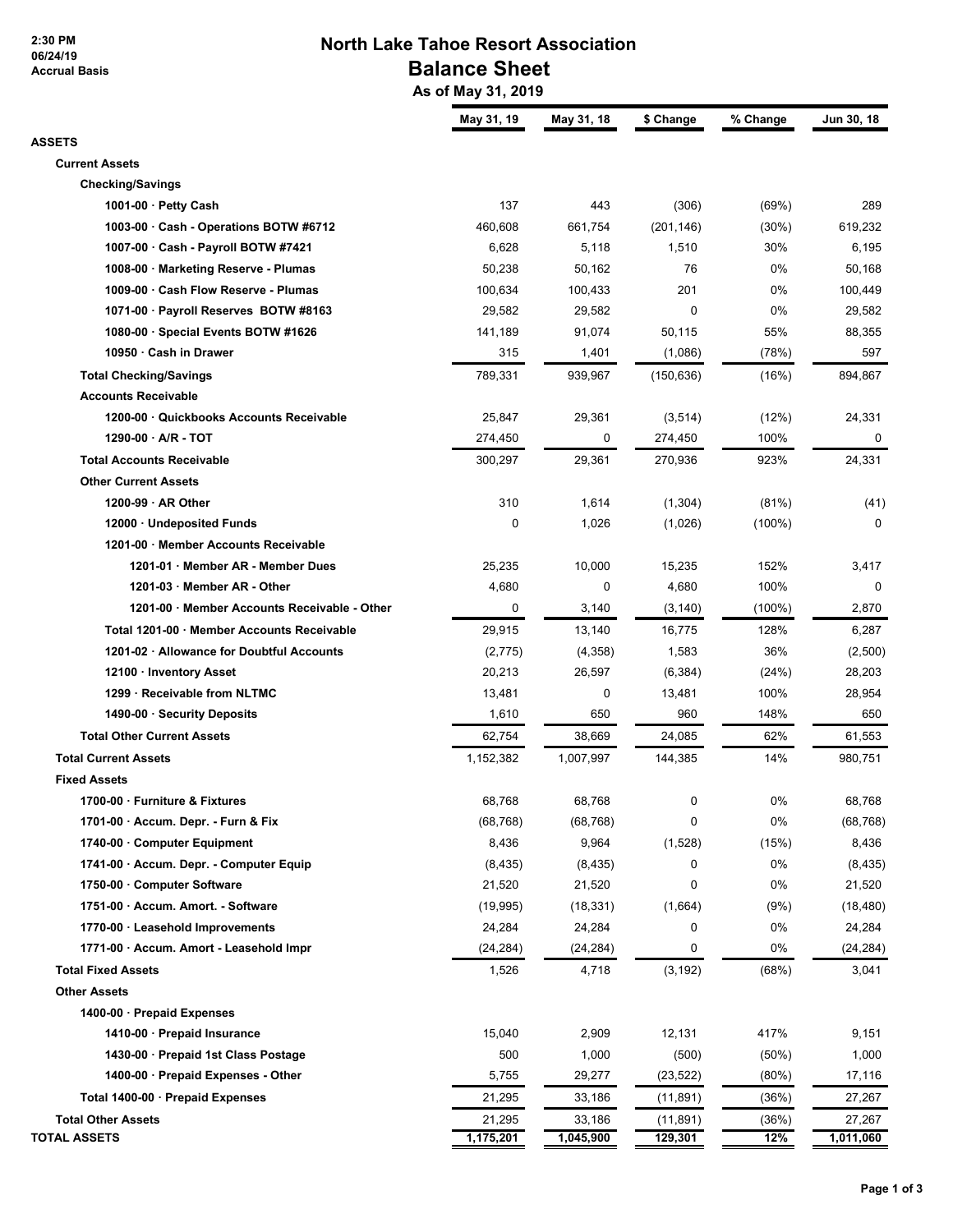**2:30 PM 06/24/19 Accrual Basis**

## **North Lake Tahoe Resort Association Balance Sheet**

 **As of May 31, 2019**

|                                                 | May 31, 19 | May 31, 18  | \$ Change   | % Change  | Jun 30, 18 |
|-------------------------------------------------|------------|-------------|-------------|-----------|------------|
| <b>LIABILITIES &amp; EQUITY</b>                 |            |             |             |           |            |
| Liabilities                                     |            |             |             |           |            |
| <b>Current Liabilities</b>                      |            |             |             |           |            |
| <b>Accounts Payable</b>                         |            |             |             |           |            |
| 2000-00 · Accounts Payable                      | 56,708     | 28,202      | 28,506      | 101%      | 42,156     |
| <b>Total Accounts Payable</b>                   | 56,708     | 28,202      | 28,506      | 101%      | 42,156     |
| <b>Credit Cards</b>                             |            |             |             |           |            |
| 2080-00 · Bank of the West - Master Cards       |            |             |             |           |            |
| 2080-02 · MC 6765 Jason                         | 0          | 30          | (30)        | $(100\%)$ | 15         |
| 2080-04 · MC_5968_Ronald                        | 0          | $\mathbf 0$ | $\mathbf 0$ | 0%        | 126        |
| 2080-09 · MC_0319_Sarah                         | 0          | 34          | (34)        | $(100\%)$ | $\Omega$   |
| 2080-10 · MC_9495_AI                            | 0          | 30          | (30)        | $(100\%)$ | 180        |
| 2080-11 · MC_3978_Amber                         | 0          | 839         | (839)       | $(100\%)$ | 3,070      |
| 2080-13 · MC_6903_Cindy                         | 0          | 15          | (15)        | $(100\%)$ | 2,430      |
| 2080-14 · MC_6193_Daphne                        | 0          | 75          | (75)        | $(100\%)$ | 83         |
| Total 2080-00 · Bank of the West - Master Cards | 0          | 1,023       | (1,023)     | $(100\%)$ | 5,904      |
| <b>Total Credit Cards</b>                       | 0          | 1,023       | (1,023)     | $(100\%)$ | 5,904      |
| <b>Other Current Liabilities</b>                |            |             |             |           |            |
| 21000 · Salaries/Wages/Payroll Liabilit         |            |             |             |           |            |
| 2100-00 · Salaries / Wages Payable              | 17,554     | 38,973      | (21, 419)   | (55%)     | 36,870     |
| 2101-00 · Incentive Payable                     | 78,929     | 89,999      | (11,070)    | (12%)     | 43,384     |
| 2102-00 · Commissions Payable                   | 4,318      | 11,693      | (7, 375)    | (63%)     | 4,698      |
| 2120-00 · Empl. Federal Tax Payable             | 7,992      | 3,118       | 4,874       | 156%      | 3,072      |
| 2175-00 · 401 (k) Plan                          | 3,934      | 1,559       | 2,375       | 152%      | 1,157      |
| 2180-00 · Estimated PTO Liability               | 43,126     | 74,725      | (31, 599)   | (42%)     | 49,004     |
| Total 21000 · Salaries/Wages/Payroll Liabilit   | 155,853    | 220,067     | (64, 214)   | (29%)     | 138,185    |
| 2190-00 · Sales and Use Tax Payable             |            |             |             |           |            |
| 2195-00 · Use Tax Payable                       | 119        | 0           | 119         | 100%      | 853        |
| 25500 · * Sales Tax Payable                     | 1,322      | 1,115       | 207         | 19%       | 1,941      |
| 2190-00 · Sales and Use Tax Payable - Other     | 3          | 0           | 3           | 100%      | 0          |
| Total 2190-00 · Sales and Use Tax Payable       | 1,444      | 1,115       | 329         | 30%       | 2,794      |
| 2250-00 Accrued Expenses                        | 339        | 800         | (461)       | (58%)     | 49,521     |
| 2400-42 · Marketing Co-op                       | 0          | 0           | 0           | 0%        | 67,000     |
| 2400-60 · Deferred Revenue- Member Dues         | 76,653     | 62,132      | 14,521      | 23%       | 56,979     |
| 2500-00 · Deferred Revenue - TMBC               | 855        | 760         | 95          | 13%       | 535        |
| 2651-00 · Deferred Rev - Conference             | 367        | 917         | (550)       | (60%)     | 0          |
| 2700-00 · Deferred Rev. County                  | 350,305    | 0           | 350,305     | 100%      | $\Omega$   |
| $2800-00 \cdot$ Suspense                        | 4,137      | (567)       | 4,704       | 830%      | 4,202      |
| 2900-00 · Due To/From County of Placer          | 0          | 8,881       | (8,881)     | (100%)    | 229,432    |
| <b>Total Other Current Liabilities</b>          | 589,953    | 294,105     | 295,848     | 101%      | 548,648    |
| <b>Total Current Liabilities</b>                | 646,661    | 323,330     | 323,331     | 100%      | 596,708    |
| <b>Total Liabilities</b>                        | 646,661    | 323,330     | 323,331     | 100%      | 596,708    |
| Equity                                          |            |             |             |           |            |
| 32000 · Unrestricted Net Assets                 | (11,669)   | (8, 754)    | (2,915)     | (33%)     | (6, 430)   |
| 3300-11 · Designated Marketing Reserve          | 275,755    | 256,830     | 18,925      | 7%        | 275,755    |
| 3301 · Cash Flow Reserve                        | 100,248    | 100,048     | 200         | 0%        | 100,248    |
| 3302 · Marketing Cash Reserve                   | 50,018     | 50,018      | 0           | 0%        | 50,018     |
| <b>Net Income</b>                               | 114,187    | 324,427     | (210, 240)  | (65%)     | (5,239)    |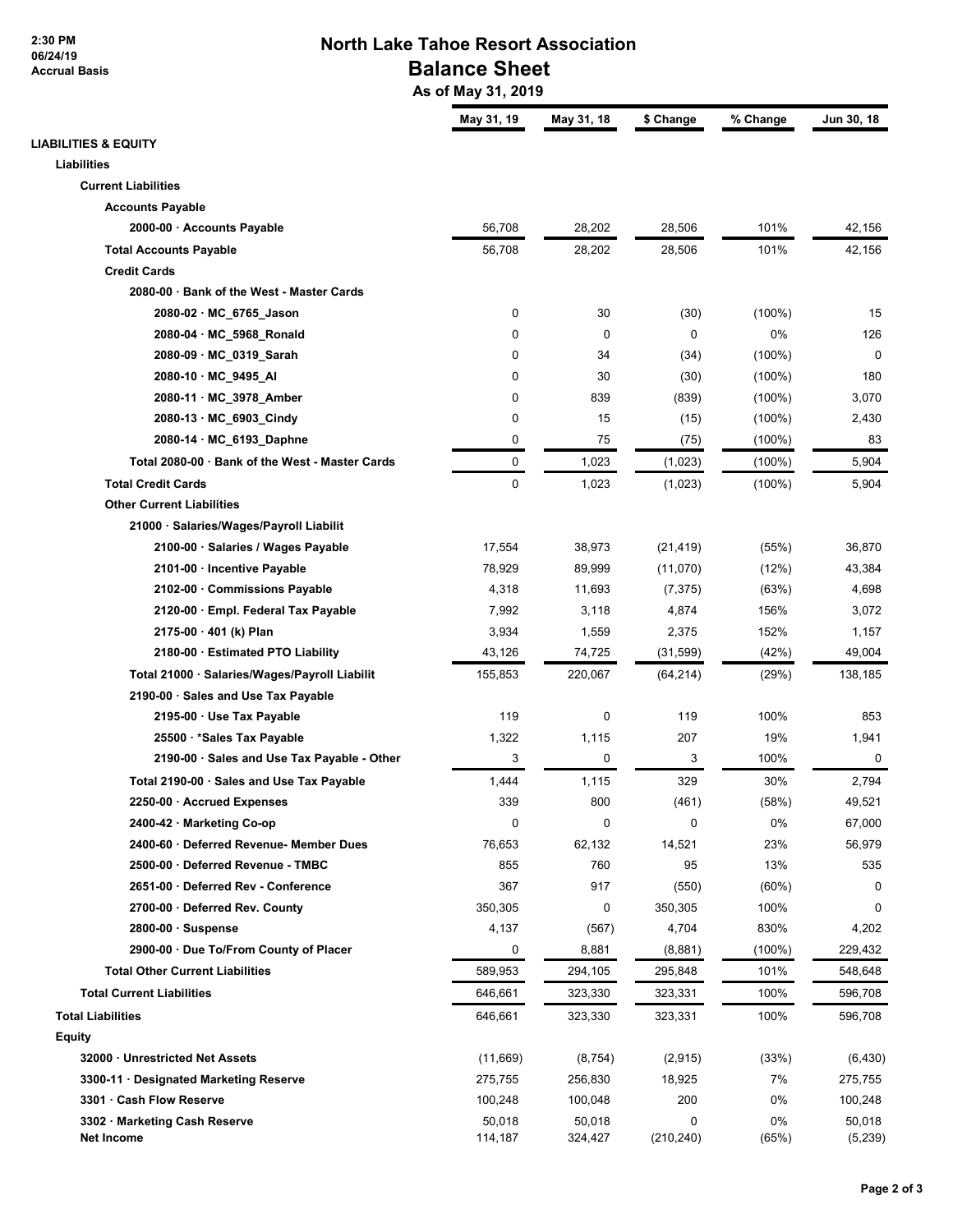**2:30 PM 06/24/19 Accrual Basis**

## **North Lake Tahoe Resort Association Balance Sheet**

 **As of May 31, 2019**

|                                       | May 31, 19 | May 31, 18 | Change     | % Change | Jun 30, 18 |
|---------------------------------------|------------|------------|------------|----------|------------|
| <b>Total Equity</b>                   | 528.539    | 722,569    | (194, 030) | (27%)    | 414.352    |
| <b>TOTAL LIABILITIES &amp; EQUITY</b> | 1.175.201  | .045.900   | 129.301    | 12%      | 1.011.060  |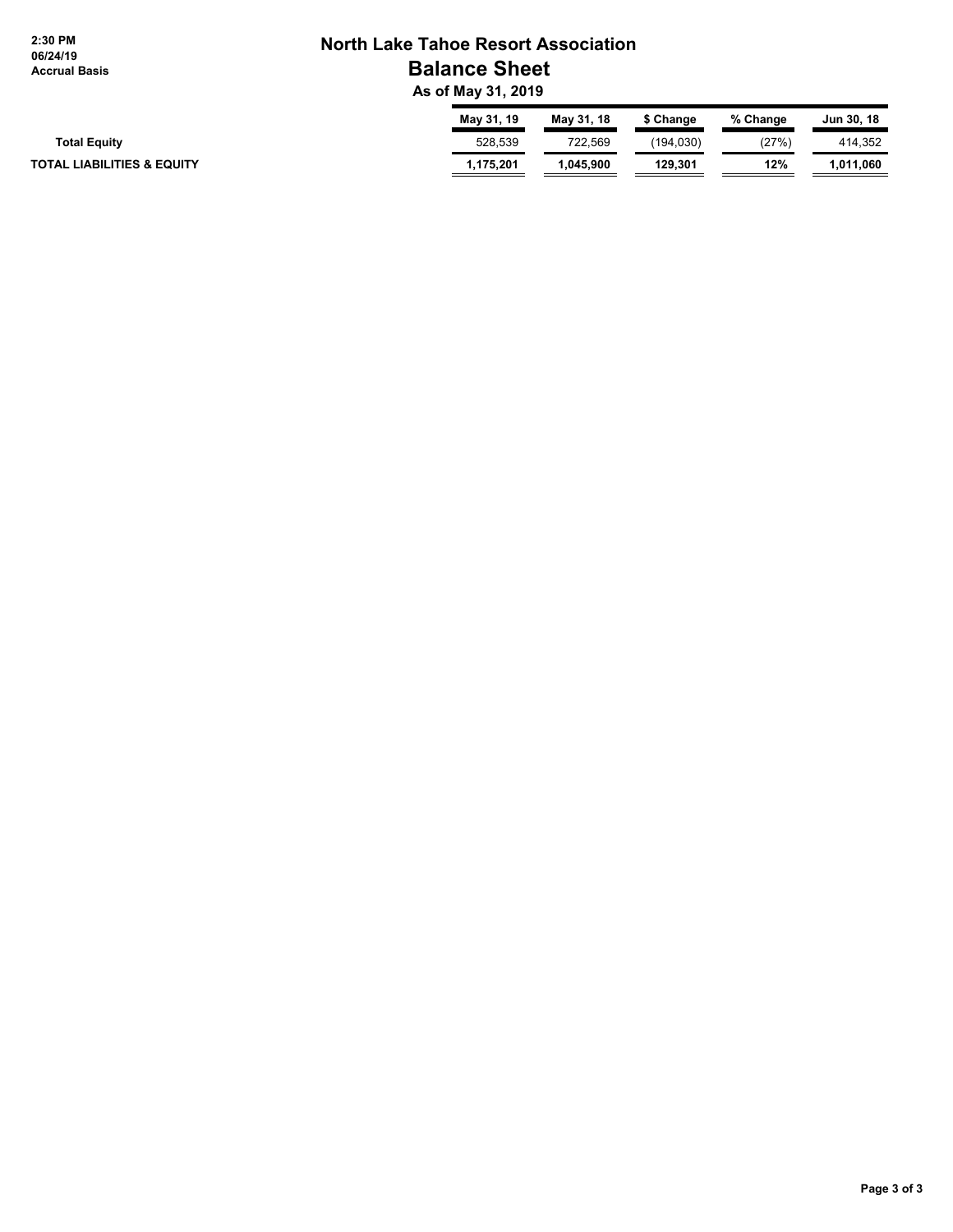# 1:04 PM North Lake Tahoe Resort Association 06/24/19 Profit & Loss Accrual Basis **Accrual Basis July 2018** through May 2019

|                                                                                                                                                                                                                                                   | Jul '18 - May 19                                         | Jul '17 - May 18                                         | \$ Change                                                  | % Change                                         |
|---------------------------------------------------------------------------------------------------------------------------------------------------------------------------------------------------------------------------------------------------|----------------------------------------------------------|----------------------------------------------------------|------------------------------------------------------------|--------------------------------------------------|
| <b>Ordinary Income/Expense</b><br><b>Income</b>                                                                                                                                                                                                   |                                                          |                                                          |                                                            |                                                  |
| 4050-00 County of Placer TOT Funding<br>4200-00 · Membership Dues Revenue                                                                                                                                                                         | 3,349,771<br>126,079                                     | 3,446,418<br>119,591                                     | $-96,647$<br>6,488                                         | $-3%$<br>5%                                      |
| 4201-00 · New Member Fees<br>4205-00 · Conference Dues<br>4250-00 · Revenues-Membership Activities                                                                                                                                                | 0<br>6,463                                               | 75<br>10,083                                             | -75<br>$-3.621$                                            | $-100%$<br>$-36%$                                |
| 4250-01 Community Awards<br>4250-04 · Silent Auction<br>4250-05 · Sponsorships                                                                                                                                                                    | 12,876<br>17,165                                         | 18,522<br>12,440                                         | $-5,646$<br>4,725                                          | -31%<br>38%                                      |
| 4250-01 · Community Awards - Other                                                                                                                                                                                                                | 14,646                                                   | 18,105                                                   | $-3,459$                                                   | -19%                                             |
| Total 4250-01 Community Awards                                                                                                                                                                                                                    | 44,687                                                   | 49,067                                                   | $-4,380$                                                   | $-9%$                                            |
| 4250-02 Chamber Events<br>4250-03 · Summer/Winter Rec Luncheon<br>4251-00 Tues AM Breakfast Club                                                                                                                                                  | 2,892<br>2,622                                           | 373<br>3,409                                             | 2,519<br>$-787$                                            | 675%<br>$-23%$                                   |
| 4251-01 · Tues AM Breakfast Club Sponsors<br>4251-00 Tues AM Breakfast Club - Other                                                                                                                                                               | 2,500<br>5,577                                           | 1,000<br>4,585                                           | 1,500<br>993                                               | 150%<br>22%                                      |
| Total 4251-00 Tues AM Breakfast Club                                                                                                                                                                                                              | 8,077                                                    | 5,585                                                    | 2,493                                                      | 45%                                              |
| 4250-00 · Revenues-Membership Activities - Other                                                                                                                                                                                                  | 3,918                                                    | 1,629                                                    | 2,289                                                      | 141%                                             |
| Total 4250-00 · Revenues-Membership Activities                                                                                                                                                                                                    | 62.197                                                   | 60,063                                                   | 2,134                                                      | 4%                                               |
| $4252-00 \cdot Sponsorships$<br>4253-00 Revenue- Other<br>4350-00 · Special Events (Marketing)                                                                                                                                                    | 600<br>6<br>$\Omega$                                     | 1,000<br>0                                               | $-400$<br>6                                                | $-40%$<br>100%                                   |
| 4600-00 Commissions                                                                                                                                                                                                                               |                                                          | 77,628                                                   | $-77,628$                                                  | -100%                                            |
| 4601-00 Commissions - South Shore<br>4600-00 · Commissions - Other                                                                                                                                                                                | 8,417<br>46,966                                          | 3,624<br>51,278                                          | 4,794<br>$-4,312$                                          | 132%<br>-8%                                      |
| Total 4600-00 Commissions                                                                                                                                                                                                                         | 55,383                                                   | 54,902                                                   | 481                                                        | 1%                                               |
| 46000 Merchandise Sales<br>4502-00 Non-Retail VIC income<br>46000 Merchandise Sales - Other                                                                                                                                                       | 3,200<br>94,090                                          | 9,023<br>77,225                                          | $-5,823$<br>16,865                                         | $-65%$<br>22%                                    |
| Total 46000 Merchandise Sales                                                                                                                                                                                                                     | 97,290                                                   | 86,248                                                   | 11,042                                                     | 13%                                              |
| 4720-00 Miscellaneous                                                                                                                                                                                                                             | 0                                                        | 415                                                      | $-415$                                                     | -100%                                            |
| <b>Total Income</b>                                                                                                                                                                                                                               | 3,697,788                                                | 3,856,423                                                | -158,634                                                   | $-4%$                                            |
| <b>Gross Profit</b>                                                                                                                                                                                                                               | 3,697,788                                                | 3,856,423                                                | $-158,634$                                                 | $-4%$                                            |
| <b>Expense</b><br>5000-00 · Salaries & Wages                                                                                                                                                                                                      | 15,583                                                   | 17,407                                                   | $-1,824$                                                   | $-11%$                                           |
| 5010-00 · Sales Commissions<br>$5020-00$ $\cdot$ P/R - Tax Expense<br>5030-00 · P/R - Health Insurance Expense<br>5040-00 · P/R - Workmans Comp<br>5060-00 · 401 (k)<br>5070-00 Other Benefits and Expenses<br>5000-00 · Salaries & Wages - Other | 73,857<br>112,409<br>6,844<br>32,201<br>3,709<br>955,751 | 84,475<br>84,159<br>12,288<br>32,206<br>4,330<br>996,490 | $-10,618$<br>28,250<br>$-5,444$<br>-5<br>-621<br>$-40,739$ | $-13%$<br>34%<br>$-44%$<br>0%<br>$-14%$<br>$-4%$ |
| Total 5000-00 · Salaries & Wages                                                                                                                                                                                                                  | 1,200,352                                                | 1,231,353                                                | $-31,001$                                                  | $-3%$                                            |
| $5100-00$ Rent<br>5110-00 Utilities<br>5140-00 · Repairs & Maintenance<br>5150-00 Office - Cleaning<br>5100-00 · Rent - Other                                                                                                                     | 10,872<br>14,135<br>5,890<br>140,467                     | 9,808<br>6,463<br>7,280<br>137,166                       | 1,064<br>7,672<br>$-1,390$<br>3,301                        | 11%<br>119%<br>$-19%$<br>2%                      |
| Total 5100-00 · Rent                                                                                                                                                                                                                              | 171,364                                                  | 160,717                                                  | 10,647                                                     | 7%                                               |
| $5310-00 \cdot$ Telephone                                                                                                                                                                                                                         |                                                          |                                                          |                                                            |                                                  |
| 5320-00 · Telephone<br>5350-00 - Internet                                                                                                                                                                                                         | 24,341<br>25                                             | 25,843<br>25                                             | $-1,502$<br>0                                              | -6%<br>0%                                        |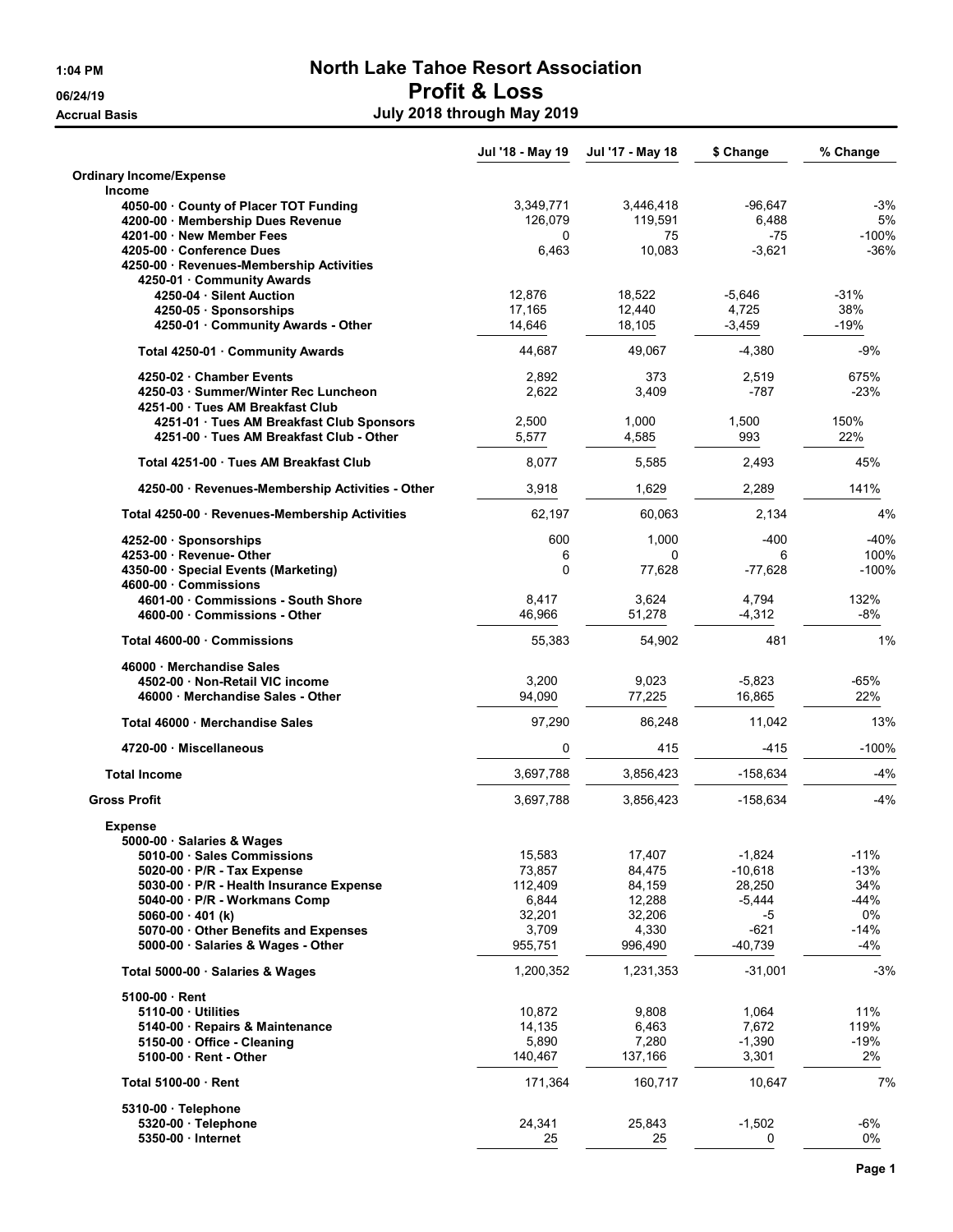# 1:04 PM North Lake Tahoe Resort Association 06/24/19 Profit & Loss Accrual Basis **Accrual Basis July 2018** through May 2019

|                                                                  | Jul '18 - May 19 | Jul '17 - May 18 | \$ Change      | % Change    |
|------------------------------------------------------------------|------------------|------------------|----------------|-------------|
| Total 5310-00 · Telephone                                        | 24,366           | 25,868           | $-1,502$       | $-6%$       |
| 5420-00 Mail - USPS                                              |                  |                  |                |             |
| 5480-00 Mail - Fed Ex                                            | 84               | 121              | $-37$          | $-31%$      |
| 5420-00 Mail - USPS - Other                                      | $-3,562$         | 3,316            | $-6,878$       | $-207%$     |
| Total 5420-00 Mail - USPS                                        | $-3,479$         | 3,437            | $-6,915$       | $-201%$     |
| 5510-00 · Insurance/Bonding                                      | 7,024            | 7,515            | -491           | $-7%$       |
| $5520-00$ · Supplies                                             |                  |                  |                |             |
| 5525-00 Supplies- Computer <\$1000<br>5520-00 · Supplies - Other | 6,883<br>13,804  | 1,269<br>12.552  | 5,615<br>1,252 | 443%<br>10% |
| Total 5520-00 · Supplies                                         | 20,687           | 13,821           | 6,867          | 50%         |
| 5610-00 Depreciation                                             | 1,515            | 2,397            | $-881$         | -37%        |
| 5700-00 · Equipment Support & Maintenance                        | 3,406            | 11,475           | $-8,069$       | -70%        |
| 5710-00 · Taxes, Licenses & Fees                                 | 10,027           | 11,249           | $-1,223$       | -11%        |
| 5740-00 · Equipment Rental/Leasing                               | 14,010           | 15,436           | $-1,426$       | $-9%$       |
| 5800-00 · Training Seminars                                      | 7,999            | 4,561            | 3,438          | 75%         |
| 5815 · Training Video Series                                     | 0                | 1,058            | $-1,058$       | $-100%$     |
| 5830-00 Commission Due to Third Party                            | $\Omega$         | 765              | $-765$         | $-100%$     |
| 5850-00 · Artist of Month - Commissions                          | 2,769            | 3,906            | $-1,137$       | -29%        |
| 5900-00 Professional Fees                                        |                  |                  |                |             |
| 5910-00 · Professional Fees - Attorneys                          | 1.120            | 9,760            | $-8,640$       | $-89%$      |
| 5920-00 · Professional Fees - Accountant                         | 24,250           | 26,250           | $-2,000$       | -8%         |
| 5921-00 Professional Fees - Other                                | 11,810           | 56,540           | $-44,730$      | $-79%$      |
| Total 5900-00 · Professional Fees                                | 37,180           | 92,550           | -55,370        | -60%        |
| 5940-00 · Research & Planning Membership                         | 0                | 3,000            | $-3,000$       | $-100%$     |
| 5941-00 · Research & Planning                                    | 28,820           | 2,266            | 26,554         | 1,172%      |
| $6020-00$ · Programs                                             |                  |                  |                |             |
| 6016-00 · Special Event Partnership                              | 27,750           | 3,500            | 24,250         | 693%        |
| 6018-00 Business Assoc. Grants                                   | 10,000           | 20,000           | $-10,000$      | $-50%$      |
| Total 6020-00 · Programs                                         | 37,750           | 23,500           | 14,250         | 61%         |
| $6420-00$ Events                                                 |                  |                  |                |             |
| 6420-01 Sponsorships                                             |                  |                  |                |             |
| 6023-00 · Autumn Food & Wine                                     | 34,278           | 114,772          | -80,494        | $-70%$      |
| 6421-01 · 4th of July Fireworks                                  | 20,085           | 20,000           | 85             | 0%          |
| 6421-04 · Broken Arrow Skyrace                                   | 27,500           | 15,000           | 12.500         | 83%         |
| 6421-05 · No Barriers                                            | 8,550            | $\Omega$         | 8,550          | 100%        |
| $6421-06 \cdot$ Spartan                                          | 254,353          | 254,000          | 353            | 0%          |
| 6421-07 · Tahoe Lacrosse Tournament                              | 5,000            | 5,000            | 0              | 0%          |
| 6421-09 Wanderlust                                               | 30,476           | 34,043           | $-3,567$       | $-11%$      |
| 6421-10 WinterWonderGrass - Tahoe                                | 19,447           | 20,808           | $-1,361$       | -7%         |
| 6421-16 · Mountain Travel Symposium                              | 5,625            | 0                | 5,625          | 100%        |
| Total 6420-01 · Sponsorships                                     | 405,315          | 463,623          | $-58,308$      | $-13%$      |
| 6421-00 New Event Development<br>6422-00 Event Media             | 32,991           | 6,936            | 26,055         | 376%        |
| 6422-03 · Human Powered Sports Campaign                          | 0                | 74               | -74            | $-100%$     |
| 6422-06 Music Campaign                                           | 0                | 2,706            | $-2,706$       | $-100%$     |
| Total 6422-00 Event Media                                        | 0                | 2,780            | $-2.780$       | $-100%$     |
| 6424-00 Event Operation Expenses                                 | 2,056            | 98               | 1,958          | 1,997%      |
| Total 6420-00 · Events                                           | 440,362          | 473,437          | $-33,075$      | $-7%$       |
| 6423-00 Membership Activities                                    |                  |                  |                |             |
| 6434-00 Community Awards Dinner                                  | 25,770           | 23,832           | 1,938          | 8%          |
| 6435-00 · Shop Local Event                                       | 0                | 295              | -295           | $-100%$     |
| 6436-00 · Membership - Wnt/Sum Rec Lunch                         | 3,469            | 3,081            | 388            | 13%         |
| 6437-00 Tuesday Morning Breakfast Club                           | 5,436            | 5,557            | -121           | $-2%$       |
| 6441-00 · Membership - Miscellaneous Exp                         | 60               | 10               | 50             | 497%        |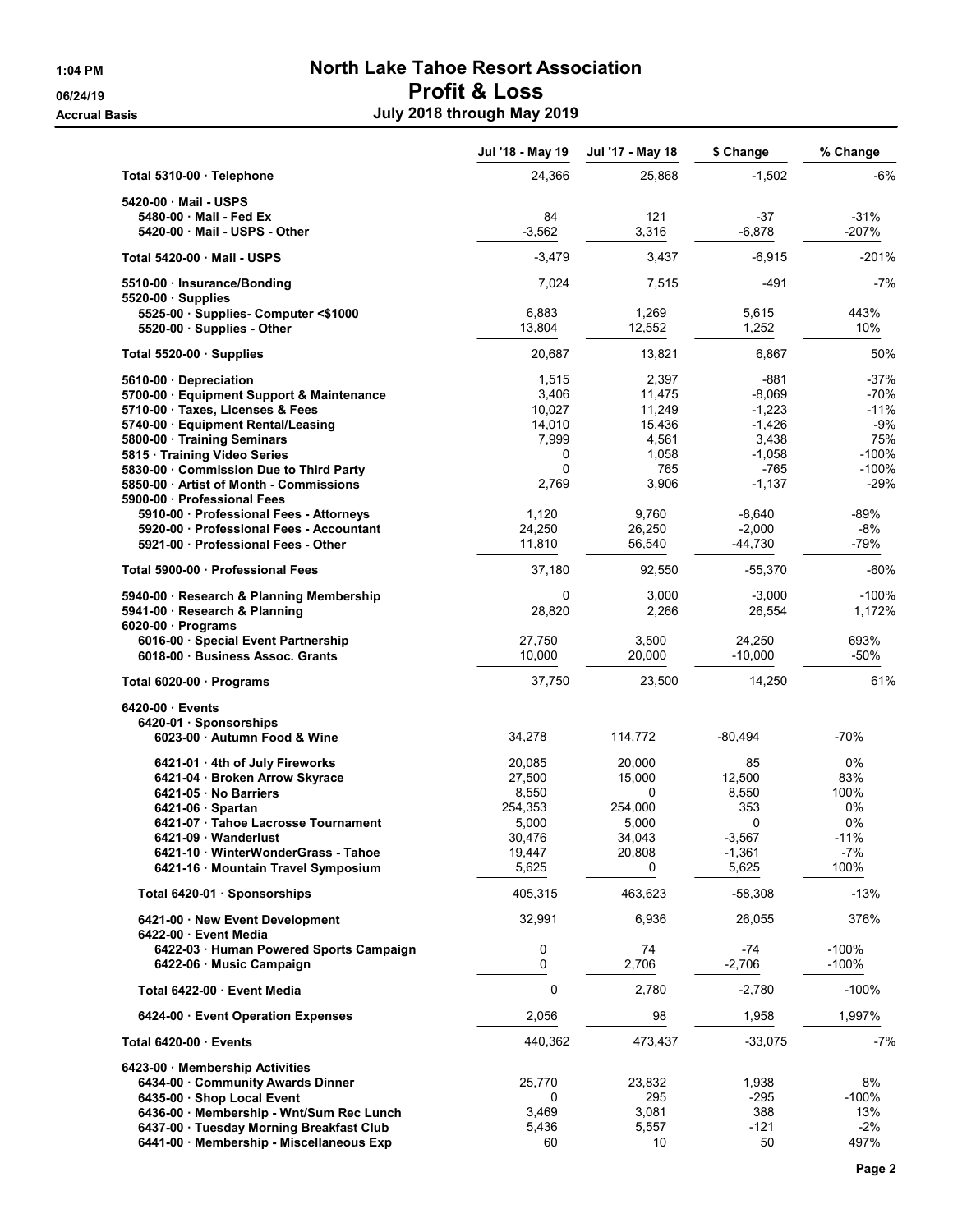# 1:04 PM North Lake Tahoe Resort Association 06/24/19 Profit & Loss Accrual Basis **Accrual Basis July 2018** through May 2019

|                                           | Jul '18 - May 19 | Jul '17 - May 18 | \$ Change  | % Change |
|-------------------------------------------|------------------|------------------|------------|----------|
| 6442-00 Public Relations/Website          | 14,268           | 3,146            | 11,122     | 354%     |
| $6444-00$ Trades                          | 1,430            | 2,515            | $-1,085$   | $-43%$   |
| 6423-00 Membership Activities - Other     | 13,423           | 459              | 12,964     | 2,825%   |
| Total 6423-00 · Membership Activities     | 63,856           | 38,895           | 24,961     | 64%      |
| 6490-00 Classified Ads                    | 0                | 50               | -50        | $-100%$  |
| 6701-00 · Market Study Reports/Research   | $\mathbf{0}$     | 808              | $-808$     | $-100%$  |
| 6730-00 · Marketing Cooperative/Media     | 1,338,175        | 1,267,606        | 70,569     | 6%       |
| 6740-00 Media/Collateral/Production       | 1,278            | 0                | 1,278      | 100%     |
| 6742-00 · Non-NLT Co-Op Marketing Program | 27,573           | 12,098           | 15,476     | 128%     |
| 6743-00 · BACC Marketing Programs         |                  |                  |            |          |
| 6743-01 · Shop Local                      | 7,883            | 10,640           | $-2,757$   | -26%     |
| 6743-03 · Touch Lake Tahoe                | 17,000           | 17,909           | $-909$     | -5%      |
| $6743-04$ · High Notes                    | 8,910            | 3,800            | 5,110      | 135%     |
| 6743-05 Peak Your Adventure               | 4,635            | 0                | 4,635      | 100%     |
| Total 6743-00 · BACC Marketing Programs   | 38,428           | 32,349           | 6,080      | 19%      |
| 7500-00 · Trade Shows/Travel              | 372              | 0                | 372        | 100%     |
| 8100-00 Cost of Goods Sold                |                  |                  |            |          |
| 51100 Freight and Shipping Costs          | 1,140            | 1,662            | $-522$     | $-31%$   |
| 52500 Purchase Discounts                  | $-40$            | -2,278           | 2,237      | 98%      |
| 59900 · POS Inventory Adjustments         | $-56$            | 493              | $-549$     | $-111%$  |
| 8100-00 Cost of Goods Sold - Other        | 52,123           | 44,431           | 7,692      | 17%      |
| Total 8100-00 Cost of Goods Sold          | 53,167           | 44,309           | 8,858      | 20%      |
| 8200-00 Associate Relations               | 3,627            | 1,983            | 1,644      | 83%      |
| 8300-00 Board Functions                   | 8,357            | 7,610            | 747        | 10%      |
| 8500-00 Credit Card Fees                  | 7,040            | 5,849            | 1,191      | 20%      |
| 8600-00 Additional Opportunites           | 11,750           | 0                | 11,750     | 100%     |
| 8700-00 Automobile Expenses               | 4,646            | 4,225            | 421        | 10%      |
| 8750-00 · Meals/Meetings                  | 4,005            | 3,517            | 488        | 14%      |
| 8810-00 Dues & Subscriptions              | 7,941            | 6,617            | 1,324      | 20%      |
| 8910-00 Travel                            | 3,654            | 2,132            | 1,522      | 71%      |
| 8920-00 Bad Debt                          | 5,833            | 15,890           | $-10,057$  | $-63%$   |
| <b>Total Expense</b>                      | 3,583,855        | 3,532,249        | 51,606     | 2%       |
| <b>Net Ordinary Income</b>                | 113,933          | 324,174          | $-210,241$ | $-65%$   |
| <b>Other Income/Expense</b>               |                  |                  |            |          |
| <b>Other Income</b>                       | 254              |                  | 0          |          |
| 4700-00 · Revenues- Interest & Investment |                  | 253              |            | 0%       |
| <b>Total Other Income</b>                 | 254              | 253              | 0          | 0%       |
| <b>Net Other Income</b>                   | 254              | 253              | 0          | 0%       |
| Net Income                                | 114,187          | 324,427          | -210,240   | $-65%$   |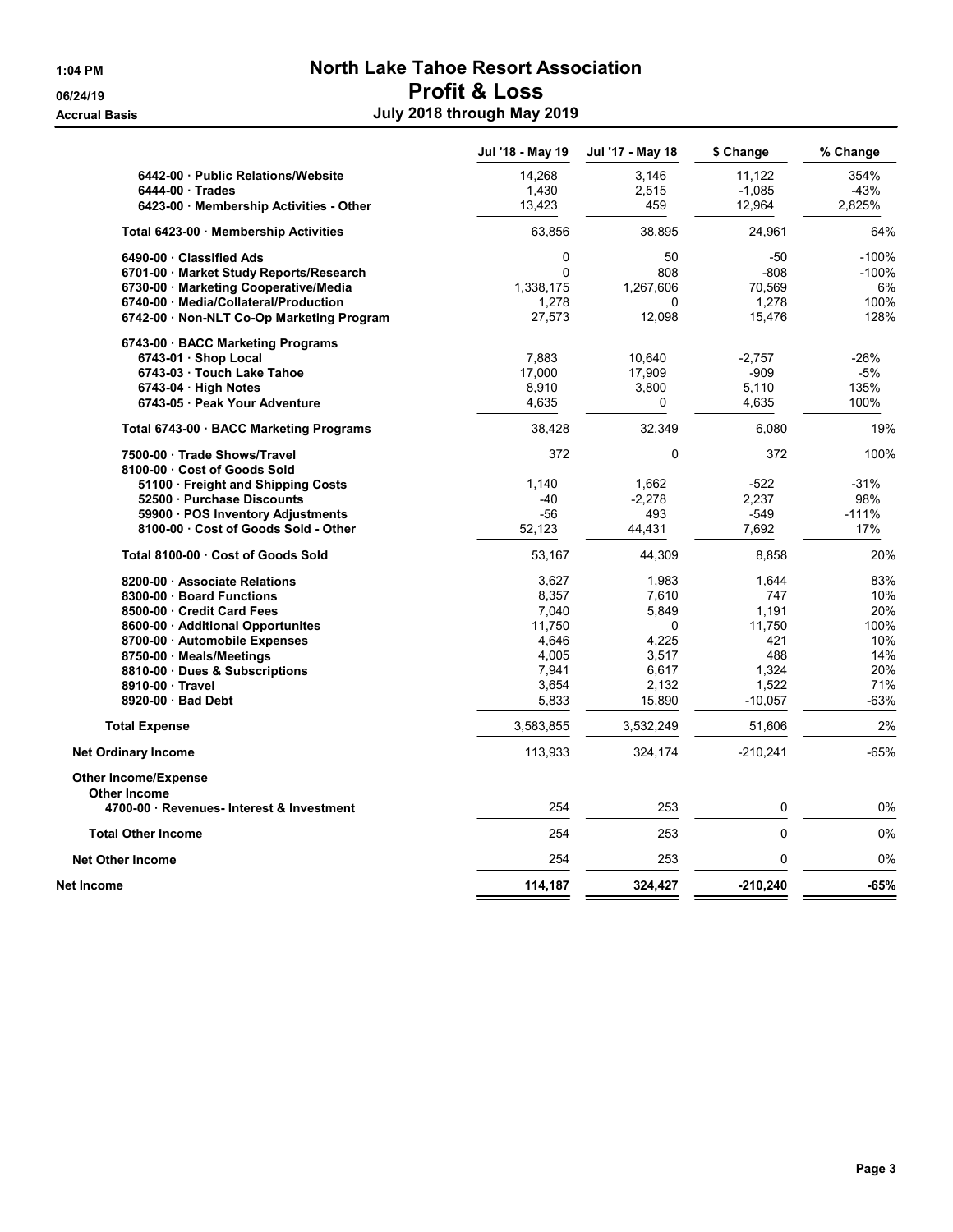#### 1:04 PM North Lake Tahoe Resort Association 06/24/19 06/24/19 **Profit & Loss Budget Performance**

| Accrual Basis                                                                                                                                                                                                                                                                                         |                                                               | <b>All Departments</b>                                          |                                                                   |                                                                    |                                                                    |                                                                            |                                                                      |
|-------------------------------------------------------------------------------------------------------------------------------------------------------------------------------------------------------------------------------------------------------------------------------------------------------|---------------------------------------------------------------|-----------------------------------------------------------------|-------------------------------------------------------------------|--------------------------------------------------------------------|--------------------------------------------------------------------|----------------------------------------------------------------------------|----------------------------------------------------------------------|
|                                                                                                                                                                                                                                                                                                       | Apr - May 19                                                  | <b>Budget</b>                                                   | \$ Over Budget                                                    | Jul '18 - May                                                      | <b>YTD Budget</b>                                                  | \$ Over Budget                                                             | Annual Bud                                                           |
| <b>Ordinary Income/Expense</b>                                                                                                                                                                                                                                                                        |                                                               |                                                                 |                                                                   |                                                                    |                                                                    |                                                                            |                                                                      |
| Income<br>4050-00 County of Placer TOT Funding<br>4200-00 · Membership Dues Revenue<br>4205-00 · Conference Dues<br>4250-00 · Revenues-Membership Activities                                                                                                                                          | 596,209<br>23,994<br>733                                      | 631,991<br>21,450<br>1,650                                      | (35, 782)<br>2,544<br>(917)                                       | 3.349.771<br>126,079<br>6,463                                      | 3,490,114<br>117,300<br>9,075                                      | (140, 343)<br>8,779<br>(2,613)                                             | 3,806,924<br>128,000<br>9,900                                        |
| 4250-01 · Community Awards<br>4250-04 · Silent Auction<br>4250-05 · Sponsorships<br>4250-01 · Community Awards - Other                                                                                                                                                                                | 12,876<br>17,165<br>14,646                                    | 19,000<br>13,000<br>18,000                                      | (6, 125)<br>4,165<br>(3, 354)                                     | 12,876<br>17,165<br>14,646                                         | 19,000<br>13,000<br>18,000                                         | (6, 125)<br>4,165<br>(3, 354)                                              | 19,000<br>13,000<br>18,000                                           |
| Total 4250-01 · Community Awards                                                                                                                                                                                                                                                                      | 44,687                                                        | 50,000                                                          | (5, 314)                                                          | 44,687                                                             | 50,000                                                             | (5,314)                                                                    | 50,000                                                               |
| 4250-02 · Chamber Events<br>4250-03 · Summer/Winter Rec Luncheon                                                                                                                                                                                                                                      | 191<br>0                                                      | 416<br>$\Omega$                                                 | (225)<br>0                                                        | 2,892<br>2,622                                                     | 2,292<br>4,000                                                     | 600<br>(1, 378)                                                            | 2,500<br>8,000                                                       |
| 4251-00 · Tues AM Breakfast Club<br>4251-01 · Tues AM Breakfast Club Sponsors<br>4251-00 · Tues AM Breakfast Club - Other                                                                                                                                                                             | $\mathsf 0$<br>1,315                                          | 600<br>1,160                                                    | (600)<br>155                                                      | 2,500<br>5,577                                                     | 2,750<br>6,380                                                     | (250)<br>(803)                                                             | 3,050<br>6,960                                                       |
| Total 4251-00 Tues AM Breakfast Club                                                                                                                                                                                                                                                                  | 1,315                                                         | 1,760                                                           | (445)                                                             | 8,077                                                              | 9,130                                                              | (1,053)                                                                    | 10,010                                                               |
| 4250-00 · Revenues-Membership Activities - Other                                                                                                                                                                                                                                                      | 420                                                           |                                                                 |                                                                   | 3,918                                                              | 0                                                                  | 3,918                                                                      | $\pmb{0}$                                                            |
| Total 4250-00 · Revenues-Membership Activities                                                                                                                                                                                                                                                        | 46,612                                                        | 52,176                                                          | (5, 564)                                                          | 62,197                                                             | 65,422                                                             | (3,225)                                                                    | 70,510                                                               |
| 4252-00 · Sponsorships<br>4253-00 · Revenue- Other<br>4600-00 · Commissions                                                                                                                                                                                                                           | $\pmb{0}$<br>$\mathbf 0$                                      | 0                                                               | 0                                                                 | 600<br>6                                                           | $\mathsf 0$<br>$\mathbf 0$                                         | 600<br>6                                                                   | 0<br>0                                                               |
| 4601-00 Commissions - South Shore<br>4600-00 · Commissions - Other                                                                                                                                                                                                                                    | 0<br>15,880                                                   | 3,334<br>5,000                                                  | (3, 334)<br>10,880                                                | 8,417<br>46,966                                                    | 18,333<br>27,500                                                   | (9,916)<br>19,466                                                          | 20,000<br>30,000                                                     |
| Total 4600-00 · Commissions                                                                                                                                                                                                                                                                           | 15,880                                                        | 8,334                                                           | 7,546                                                             | 55,383                                                             | 45,833                                                             | 9,550                                                                      | 50,000                                                               |
| 46000 · Merchandise Sales<br>4502-00 · Non-Retail VIC income<br>46000 · Merchandise Sales - Other                                                                                                                                                                                                     | 241<br>17,996                                                 | 1,000<br>19,400                                                 | (759)<br>(1, 404)                                                 | 3,200<br>94,090                                                    | 9,000<br>83,000                                                    | (5,800)<br>11,090                                                          | 9,500<br>95,000                                                      |
| Total 46000 · Merchandise Sales                                                                                                                                                                                                                                                                       | 18,237                                                        | 20,400                                                          | (2, 163)                                                          | 97,290                                                             | 92,000                                                             | 5,290                                                                      | 104,500                                                              |
| <b>Total Income</b>                                                                                                                                                                                                                                                                                   | 701,666                                                       | 736,001                                                         | (34, 335)                                                         | 3,697,788                                                          | 3,819,744                                                          | (121, 956)                                                                 | 4,169,834                                                            |
| <b>Gross Profit</b>                                                                                                                                                                                                                                                                                   | 701,666                                                       | 736,001                                                         | (34, 335)                                                         | 3,697,788                                                          | 3,819,744                                                          | (121, 956)                                                                 | 4,169,834                                                            |
| <b>Expense</b><br>5000-00 · Salaries & Wages<br>5010-00 · Sales Commissions<br>5020-00 $\cdot$ P/R - Tax Expense<br>5030-00 · P/R - Health Insurance Expense<br>5040-00 · P/R - Workmans Comp<br>5060-00 $\cdot$ 401 (k)<br>5070-00 Other Benefits and Expenses<br>5000-00 · Salaries & Wages - Other | 2,377<br>12,284<br>18,059<br>1,406<br>5,838<br>353<br>178,002 | 1,266<br>13,972<br>22,116<br>1,917<br>7,107<br>1,172<br>176,308 | 1,111<br>(1,688)<br>(4,057)<br>(511)<br>(1,269)<br>(819)<br>1,694 | 15,583<br>73,857<br>112,409<br>6,844<br>32,201<br>3,709<br>955,751 | 6,967<br>79,127<br>121,632<br>10,819<br>39,426<br>6,443<br>978,198 | 8,616<br>(5,270)<br>(9, 223)<br>(3,975)<br>(7, 225)<br>(2,734)<br>(22,447) | 7,600<br>86,761<br>132,690<br>11,845<br>43,048<br>7,029<br>1,068,067 |
| Total 5000-00 · Salaries & Wages                                                                                                                                                                                                                                                                      | 218,318                                                       | 223,858                                                         | (5, 540)                                                          | 1,200,352                                                          | 1,242,612                                                          | (42, 260)                                                                  | 1,357,040                                                            |
| $5100-00 \cdot$ Rent<br>$5110-00 \cdot$ Utilities<br>5140-00 · Repairs & Maintenance<br>5150-00 · Office - Cleaning<br>$5100-00 \cdot$ Rent - Other                                                                                                                                                   | 1,713<br>1,628<br>1,100<br>25,355                             | 1,956<br>7,833<br>1,723<br>25,914                               | (243)<br>(6, 205)<br>(623)<br>(559)                               | 10,872<br>14,135<br>5,890<br>140,467                               | 11,263<br>42,948<br>9,644<br>142,511                               | (391)<br>(28, 813)<br>(3,754)<br>(2,044)                                   | 12,191<br>32,850<br>10,444<br>155,665                                |
| Total 5100-00 · Rent                                                                                                                                                                                                                                                                                  | 29,796                                                        | 37,426                                                          | (7,630)                                                           | 171,364                                                            | 206,366                                                            | (35,002)                                                                   | 211,150                                                              |
| 5310-00 · Telephone<br>5320-00 · Telephone<br>5350-00 · Internet<br>5310-00 · Telephone - Other                                                                                                                                                                                                       | 4,184<br>0<br>0                                               | 4,258<br>922                                                    | (74)<br>(922)                                                     | 24,341<br>25<br>0                                                  | 23,419<br>5,074                                                    | 922<br>(5,074)                                                             | 25,548<br>5,535                                                      |
| Total 5310-00 · Telephone                                                                                                                                                                                                                                                                             | 4,184                                                         | 5,180                                                           | (996)                                                             | 24,366                                                             | 28,493                                                             | (4, 127)                                                                   | 31,083                                                               |
| 5420-00 Mail - USPS<br>5480-00 · Mail - Fed Ex<br>5420-00 · Mail - USPS - Other                                                                                                                                                                                                                       | 0                                                             | 800                                                             | (6, 387)                                                          | 84                                                                 | 0<br>4,728                                                         | 84                                                                         | 0<br>5,203                                                           |
| Total 5420-00 · Mail - USPS                                                                                                                                                                                                                                                                           | (5, 587)<br>(5,587)                                           | 800                                                             | (6, 387)                                                          | (3, 562)<br>(3, 479)                                               | 4,728                                                              | (8, 290)<br>(8, 207)                                                       | 5,203                                                                |
| 5510-00 · Insurance/Bonding                                                                                                                                                                                                                                                                           | 1,452                                                         | 970                                                             | 482                                                               | 7,024                                                              | 5,653                                                              | 1,371                                                                      | 6,138                                                                |
| $5520-00 \cdot$ Supplies<br>5525-00 · Supplies- Computer <\$1000<br>5520-00 · Supplies - Other                                                                                                                                                                                                        | 2,943<br>2,838                                                | 250<br>3,300                                                    | 2,693<br>(462)                                                    | 6,883<br>13,804                                                    | 7,475<br>19,843                                                    | (592)<br>(6,039)                                                           | 7,600<br>21,493                                                      |
| Total 5520-00 · Supplies                                                                                                                                                                                                                                                                              | 5,781                                                         | 3,550                                                           | 2,231                                                             | 20,687                                                             | 27,318                                                             | (6,631)                                                                    | 29,093                                                               |
| 5610-00 · Depreciation<br>5700-00 · Equipment Support & Maintenance<br>5710-00 · Taxes, Licenses & Fees<br>5740-00 · Equipment Rental/Leasing<br>5800-00 · Training Seminars<br>5850-00 · Artist of Month - Commissions<br>5900-00 · Professional Fees                                                | 236<br>720<br>1,844<br>2,908<br>60<br>356                     | 354<br>2,236<br>2,100<br>2,956<br>834<br>916                    | (118)<br>(1, 516)<br>(256)<br>(48)<br>(774)<br>(560)              | 1,515<br>3,406<br>10,027<br>14,010<br>7,999<br>2,769               | 1,952<br>12,294<br>11,851<br>16,248<br>16,033<br>5,042             | (437)<br>(8,888)<br>(1,824)<br>(2, 238)<br>(8,034)<br>(2, 273)             | 2,169<br>13,408<br>12,951<br>17,726<br>16,450<br>5,500               |
| 5910-00 · Professional Fees - Attorneys<br>5920-00 · Professional Fees - Accountant<br>5921-00 · Professional Fees - Other                                                                                                                                                                            | 120<br>3,250<br>5,200                                         | 1,500<br>3,834                                                  | (1,380)<br>3,250<br>1,366                                         | 1,120<br>24,250<br>11,810                                          | 8,250<br>25,000<br>23,708                                          | (7, 130)<br>(750)<br>(11, 898)                                             | 9,000<br>25,000<br>26,000                                            |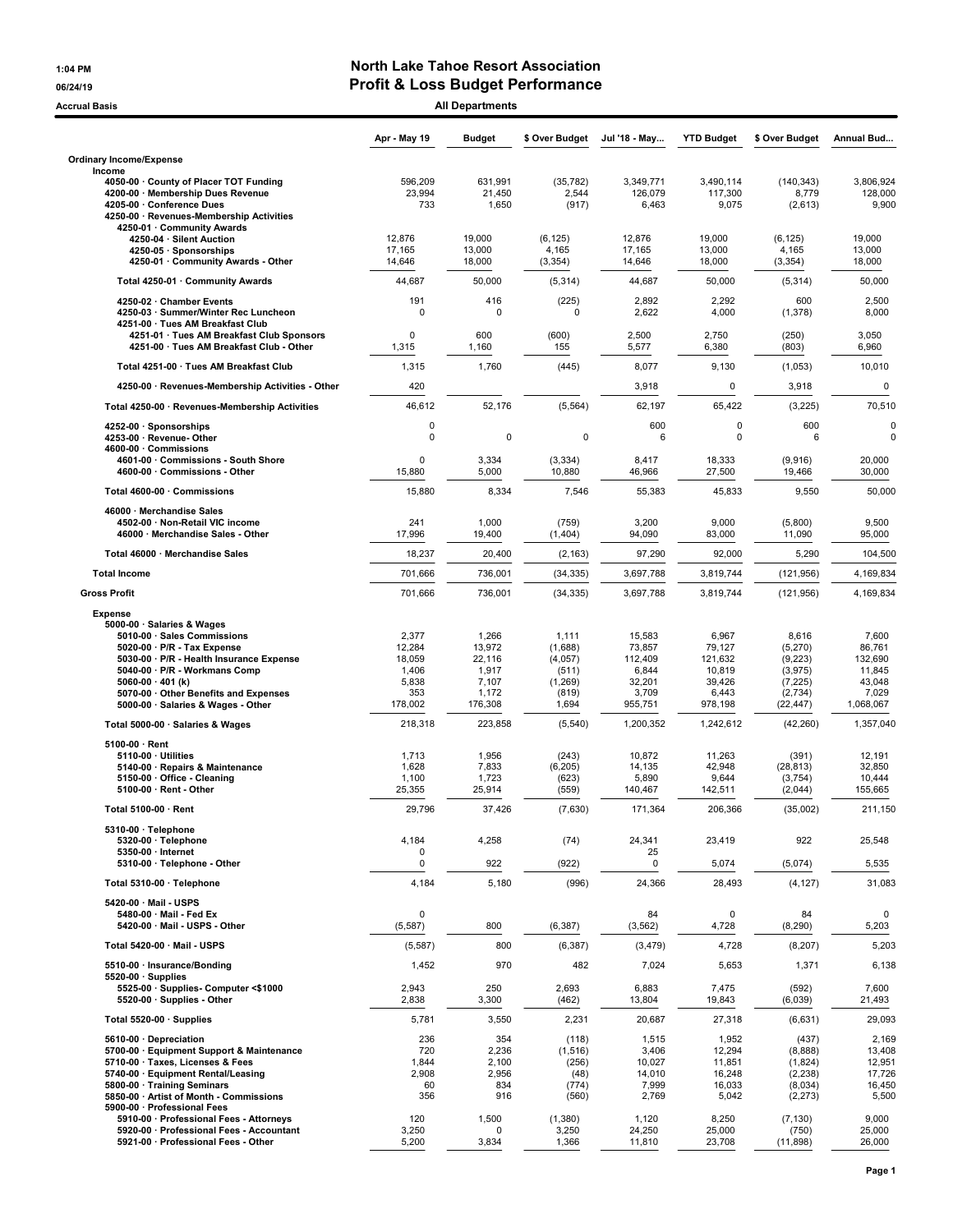### 1:04 PM North Lake Tahoe Resort Association 06/24/19 06/24/19 **Profit & Loss Budget Performance**

Accrual Basis **Accrual Basis** All Departments

|                                                                                                                                                                                                                                                                                              | Apr - May 19                                                         | <b>Budget</b>                                                                          | \$ Over Budget                                                                         | Jul '18 - May                                                                   | <b>YTD Budget</b>                                                                    | \$ Over Budget                                                                                | Annual Bud                                                                            |
|----------------------------------------------------------------------------------------------------------------------------------------------------------------------------------------------------------------------------------------------------------------------------------------------|----------------------------------------------------------------------|----------------------------------------------------------------------------------------|----------------------------------------------------------------------------------------|---------------------------------------------------------------------------------|--------------------------------------------------------------------------------------|-----------------------------------------------------------------------------------------------|---------------------------------------------------------------------------------------|
| Total 5900-00 · Professional Fees                                                                                                                                                                                                                                                            | 8,570                                                                | 5,334                                                                                  | 3,236                                                                                  | 37,180                                                                          | 56,958                                                                               | (19, 778)                                                                                     | 60,000                                                                                |
| 5941-00 · Research & Planning<br>$6020-00 \cdot$ Programs                                                                                                                                                                                                                                    | 10,100                                                               | 0                                                                                      | 10,100                                                                                 | 28,820                                                                          | 18,000                                                                               | 10,820                                                                                        | 18,000                                                                                |
| 6016-00 · Special Event Partnership<br>6018-00 · Business Assoc. Grants                                                                                                                                                                                                                      | 6,750<br>10,000                                                      | $\mathbf 0$<br>10,000                                                                  | 6,750<br>0                                                                             | 27,750<br>10,000                                                                | 25,000<br>20,000                                                                     | 2,750<br>(10,000)                                                                             | 50,000<br>30,000                                                                      |
| Total 6020-00 · Programs                                                                                                                                                                                                                                                                     | 16,750                                                               | 10,000                                                                                 | 6,750                                                                                  | 37,750                                                                          | 45,000                                                                               | (7, 250)                                                                                      | 80,000                                                                                |
| $6420-00 \cdot$ Events<br>6420-01 · Sponsorships                                                                                                                                                                                                                                             |                                                                      |                                                                                        |                                                                                        |                                                                                 |                                                                                      |                                                                                               |                                                                                       |
| 6023-00 · Autumn Food & Wine                                                                                                                                                                                                                                                                 | $\mathsf 0$                                                          | 0                                                                                      | 0                                                                                      | 34,278                                                                          | 37,375                                                                               | (3,097)                                                                                       | 37,375                                                                                |
| 6421-01 · 4th of July Fireworks<br>6421-04 · Broken Arrow Skyrace<br>6421-05 · No Barriers<br>$6421-06 \cdot$ Spartan<br>6421-07 · Tahoe Lacrosse Tournament<br>6421-08 · Tough Mudder<br>6421-09 · Wanderlust<br>6421-10 · WinterWonderGrass - Tahoe<br>6421-16 · Mountain Travel Symposium | 85<br>7,500<br>150<br>353<br>0<br>0<br>476<br>$\mathsf 0$<br>625     | 0<br>$\mathbf 0$<br>8,400<br>$\mathbf 0$<br>$\Omega$<br>17,500<br>7,700<br>19,400<br>0 | 85<br>7,500<br>(8, 250)<br>353<br>$\Omega$<br>(17,500)<br>(7, 224)<br>(19, 400)<br>625 | 20,085<br>27,500<br>8,550<br>254,353<br>5,000<br>0<br>30,476<br>19,447<br>5,625 | 20,000<br>20,000<br>8,400<br>254,500<br>5,000<br>17,500<br>37,700<br>19,400<br>5,000 | 85<br>7,500<br>150<br>(147)<br>0<br>(17,500)<br>(7, 224)<br>47<br>625                         | 20,300<br>20,000<br>12,400<br>254,500<br>5,000<br>35,550<br>37,700<br>19,400<br>5,000 |
| Total 6420-01 · Sponsorships                                                                                                                                                                                                                                                                 | 9,190                                                                | 53,000                                                                                 | (43, 810)                                                                              | 405,315                                                                         | 424,875                                                                              | (19, 560)                                                                                     | 447,225                                                                               |
| 6421-00 · New Event Development                                                                                                                                                                                                                                                              | 5,491                                                                | 5,500                                                                                  | (9)                                                                                    | 32,991                                                                          | 55,250                                                                               | (22, 259)                                                                                     | 58,000                                                                                |
| 6424-00 · Event Operation Expenses                                                                                                                                                                                                                                                           | 0                                                                    | 1,334                                                                                  | (1, 334)                                                                               | 2,056                                                                           | 7,333                                                                                | (5,277)                                                                                       | 8,000                                                                                 |
| Total 6420-00 · Events                                                                                                                                                                                                                                                                       | 14,680                                                               | 59,834                                                                                 | (45, 154)                                                                              | 440,362                                                                         | 487,458                                                                              | (47,096)                                                                                      | 513,225                                                                               |
| 6423-00 · Membership Activities<br>6434-00 · Community Awards Dinner<br>6436-00 · Membership - Wnt/Sum Rec Lunch<br>6437-00 · Tuesday Morning Breakfast Club<br>6441-00 · Membership - Miscellaneous Exp<br>6442-00 · Public Relations/Website                                               | 24,655<br>$\Omega$<br>1,317<br>n<br>(1,922)                          | 27,500<br>$\Omega$<br>1,300<br>688                                                     | (2,845)<br>$\Omega$<br>17<br>(2,610)                                                   | 25,770<br>3,469<br>5,436<br>60<br>14,268                                        | 27,500<br>2,500<br>6,500<br>5,284                                                    | (1,730)<br>969<br>(1,064)<br>8,984                                                            | 27,500<br>5,000<br>7,150<br>5,628                                                     |
| $6444-00 \cdot Trades$<br>6423-00 · Membership Activities - Other                                                                                                                                                                                                                            | 1,430<br>5,621                                                       | $\pmb{0}$                                                                              | 5,621                                                                                  | 1,430<br>13,423                                                                 | 0<br>0                                                                               | 1,430<br>13,423                                                                               | 0<br>$\pmb{0}$                                                                        |
| Total 6423-00 · Membership Activities                                                                                                                                                                                                                                                        | 31,100                                                               | 29,488                                                                                 | 1,612                                                                                  | 63,856                                                                          | 41,784                                                                               | 22,072                                                                                        | 45,278                                                                                |
| 6730-00 · Marketing Cooperative/Media<br>6740-00 · Media/Collateral/Production<br>6742-00 · Non-NLT Co-Op Marketing Program                                                                                                                                                                  | 243,304<br>0<br>7,594                                                | 243,304<br>$\mathbf 0$<br>8,632                                                        | 0<br>$\Omega$<br>(1,038)                                                               | 1,338,175<br>1,278<br>27,573                                                    | 1,338,171<br>0<br>47,484                                                             | 4<br>1,278<br>(19, 911)                                                                       | 1,459,827<br>$\Omega$<br>15,000                                                       |
| 6743-00 · BACC Marketing Programs<br>6743-01 · Shop Local<br>6743-03 · Touch Lake Tahoe<br>6743-04 · High Notes<br>6743-05 · Peak Your Adventure                                                                                                                                             | 535<br>9,000<br>8,910<br>3,635                                       | 2,500<br>10,000<br>20,000<br>20,000                                                    | (1,965)<br>(1,000)<br>(11,090)<br>(16, 365)                                            | 7,883<br>17,000<br>8,910<br>4,635                                               | 20,000<br>20,000<br>20,000<br>20,000                                                 | (12, 117)<br>(3,000)<br>(11,090)<br>(15, 365)                                                 | 20,000<br>20,000<br>20,000<br>20,000                                                  |
| Total 6743-00 · BACC Marketing Programs                                                                                                                                                                                                                                                      | 22,080                                                               | 52,500                                                                                 | (30, 420)                                                                              | 38,428                                                                          | 80,000                                                                               | (41, 572)                                                                                     | 80,000                                                                                |
| 7500-00 · Trade Shows/Travel<br>8100-00 · Cost of Goods Sold                                                                                                                                                                                                                                 | 0                                                                    | $\Omega$                                                                               | $\mathbf 0$                                                                            | 372                                                                             | 0                                                                                    | 372                                                                                           | 0                                                                                     |
| 51100 · Freight and Shipping Costs<br>52500 · Purchase Discounts<br>59900 · POS Inventory Adjustments<br>8100-00 · Cost of Goods Sold - Other                                                                                                                                                | 197<br>(0)<br>(84)<br>10,843                                         | $\mathbf 0$<br>10,186                                                                  | 197<br>657                                                                             | 1,140<br>(40)<br>(56)<br>52,123                                                 | $\mathbf 0$<br>0<br>0<br>43,575                                                      | 1,140<br>(40)<br>(56)<br>8,548                                                                | 0<br>0<br>0<br>49,925                                                                 |
| Total 8100-00 · Cost of Goods Sold                                                                                                                                                                                                                                                           | 10,956                                                               | 10,186                                                                                 | 770                                                                                    | 53,167                                                                          | 43,575                                                                               | 9,592                                                                                         | 49,925                                                                                |
| 8200-00 · Associate Relations<br>8300-00 · Board Functions<br>8500-00 · Credit Card Fees<br>8600-00 · Additional Opportunites<br>8700-00 · Automobile Expenses<br>8750-00 · Meals/Meetings<br>8810-00 · Dues & Subscriptions<br>8910-00 · Travel<br>8920-00 · Bad Debt                       | 1,442<br>2,179<br>2,218<br>11,687<br>532<br>758<br>1,662<br>0<br>710 | 1,232<br>300<br>1,869<br>6,268<br>996<br>1,274<br>1,704<br>1,000                       | 210<br>1,879<br>349<br>5,419<br>(464)<br>(516)<br>(42)<br>(1,000)                      | 3,627<br>8,357<br>7,040<br>11,750<br>4,646<br>4,005<br>7,941<br>3,654<br>5,833  | 6,784<br>4,350<br>5,970<br>34,466<br>5,665<br>7,003<br>9,368<br>6,600<br>0           | (3, 157)<br>4,007<br>1,070<br>(22, 716)<br>(1,019)<br>(2,998)<br>(1, 427)<br>(2,946)<br>5,833 | 7,400<br>4,500<br>6,658<br>37,600<br>6,183<br>7,640<br>10,220<br>6,600<br>0           |
| <b>Total Expense</b>                                                                                                                                                                                                                                                                         | 646,392                                                              | 715,101                                                                                | (68, 709)                                                                              | 3,583,855                                                                       | 3,817,226                                                                            | (233, 371)                                                                                    | 4,115,967                                                                             |
| <b>Net Ordinary Income</b>                                                                                                                                                                                                                                                                   | 55,274                                                               | 20,900                                                                                 | 34,374                                                                                 | 113,933                                                                         | 2,518                                                                                | 111,415                                                                                       | 53,867                                                                                |
| <b>Other Income/Expense</b><br>Other Income<br>4700-00 · Revenues- Interest & Investment                                                                                                                                                                                                     | 46                                                                   |                                                                                        |                                                                                        | 254                                                                             |                                                                                      |                                                                                               |                                                                                       |
| <b>Total Other Income</b>                                                                                                                                                                                                                                                                    | 46                                                                   |                                                                                        |                                                                                        | 254                                                                             |                                                                                      |                                                                                               |                                                                                       |
| <b>Other Expense</b><br>8990-00 · Allocated                                                                                                                                                                                                                                                  | 0                                                                    | 0                                                                                      | (0)                                                                                    | 0                                                                               | (0)                                                                                  | 0                                                                                             | 0                                                                                     |
| <b>Total Other Expense</b>                                                                                                                                                                                                                                                                   | 0                                                                    | $\mathbf 0$                                                                            | (0)                                                                                    | $\mathbf 0$                                                                     | (0)                                                                                  | 0                                                                                             | $\mathbf 0$                                                                           |
| <b>Net Other Income</b>                                                                                                                                                                                                                                                                      | 46                                                                   | (0)                                                                                    | 46                                                                                     | 254                                                                             | $\pmb{0}$                                                                            | 254                                                                                           | $\mathbf 0$                                                                           |
| Net Income                                                                                                                                                                                                                                                                                   | 55,320                                                               | 20,900                                                                                 | 34,420                                                                                 | 114,187                                                                         | 2,518                                                                                | 111,669                                                                                       | 53,867                                                                                |
|                                                                                                                                                                                                                                                                                              |                                                                      |                                                                                        |                                                                                        |                                                                                 |                                                                                      |                                                                                               |                                                                                       |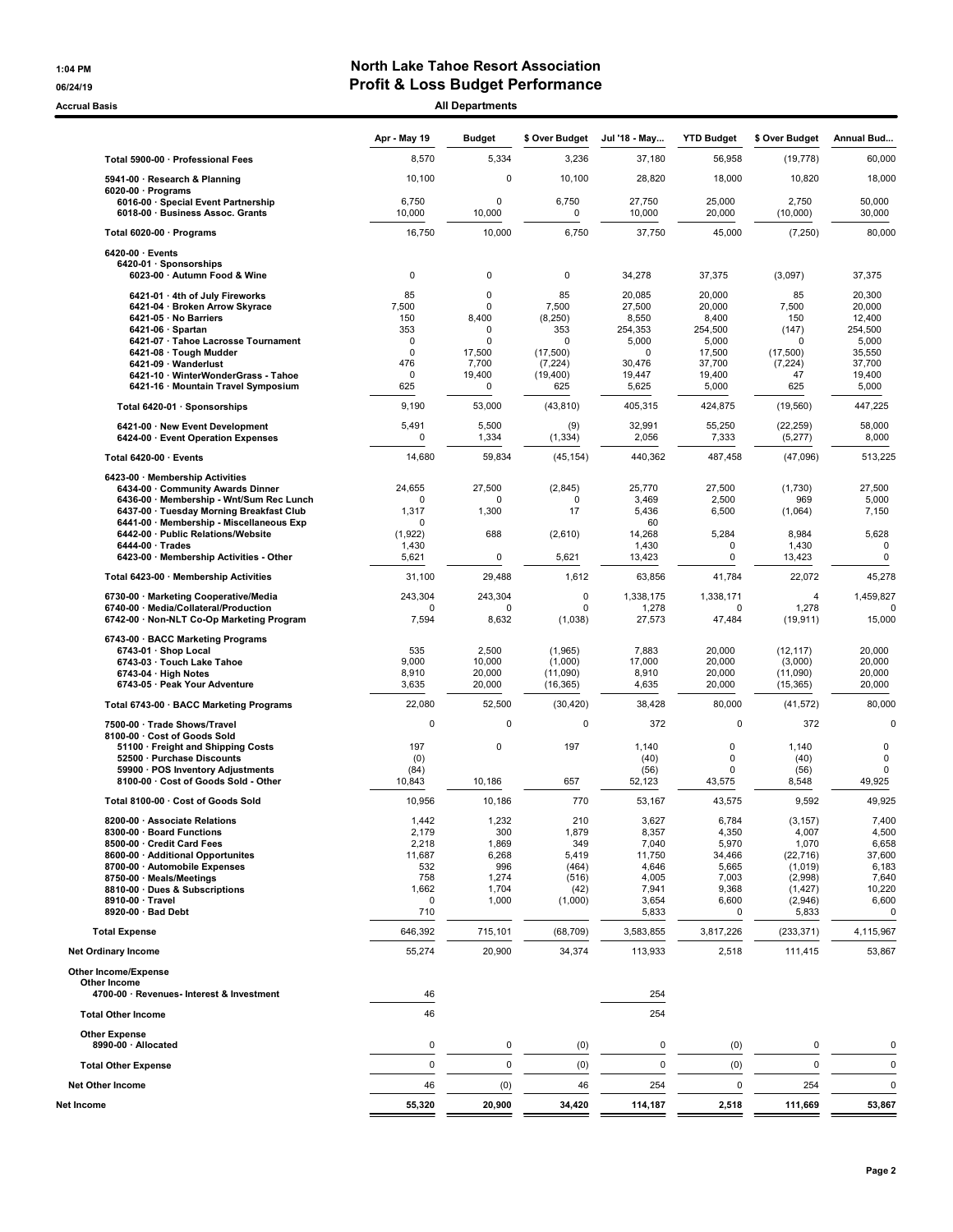#### 1:04 PM North Lake Tahoe Resort Association 06/24/19 06/24/19

| 11 - Marketing<br><b>Accrual Basis</b>                                                                                                                                                                                                                                                       |                                                       |                                                                                         |                                                                                 |                                                                                 |                                                                                      |                                                                       |                                                                                       |
|----------------------------------------------------------------------------------------------------------------------------------------------------------------------------------------------------------------------------------------------------------------------------------------------|-------------------------------------------------------|-----------------------------------------------------------------------------------------|---------------------------------------------------------------------------------|---------------------------------------------------------------------------------|--------------------------------------------------------------------------------------|-----------------------------------------------------------------------|---------------------------------------------------------------------------------------|
|                                                                                                                                                                                                                                                                                              | May 19                                                | <b>Budget</b>                                                                           | \$ Over Budget                                                                  | Jul '18 - May 19                                                                | <b>YTD Budget</b>                                                                    | \$ Over Budget                                                        | <b>Annual Budget</b>                                                                  |
| <b>Ordinary Income/Expense</b>                                                                                                                                                                                                                                                               |                                                       |                                                                                         |                                                                                 |                                                                                 |                                                                                      |                                                                       |                                                                                       |
| Income<br>4050-00 County of Placer TOT Funding                                                                                                                                                                                                                                               | 213,112                                               | 261,126                                                                                 | (48, 014)                                                                       | 2,635,046                                                                       | 2,747,703                                                                            | (112, 657)                                                            | 2,996,906                                                                             |
| <b>Total Income</b>                                                                                                                                                                                                                                                                          | 213,112                                               | 261,126                                                                                 | (48, 014)                                                                       | 2,635,046                                                                       | 2,747,703                                                                            | (112, 657)                                                            | 2,996,906                                                                             |
| <b>Gross Profit</b>                                                                                                                                                                                                                                                                          | 213,112                                               | 261,126                                                                                 | (48, 014)                                                                       | 2,635,046                                                                       | 2,747,703                                                                            | (112, 657)                                                            | 2,996,906                                                                             |
| <b>Expense</b>                                                                                                                                                                                                                                                                               |                                                       |                                                                                         |                                                                                 |                                                                                 |                                                                                      |                                                                       |                                                                                       |
| 5000-00 · Salaries & Wages<br>5000-01 · In-Market Administration<br>$5020-00 \cdot P/R$ - Tax Expense<br>5030-00 · P/R - Health Insurance Expense<br>5040-00 · P/R - Workmans Comp<br>$5060-00 \cdot 401$ (k)<br>5070-00 · Other Benefits and Expenses<br>5000-00 · Salaries & Wages - Other | 1,375<br>1,543<br>1,173<br>108<br>856<br>72<br>22,398 | 1,375<br>1,929<br>4,080<br>193<br>1,102<br>167<br>27,557                                | $\mathbf 0$<br>(386)<br>(2,907)<br>(85)<br>(246)<br>(95)<br>(5, 159)            | 15,125<br>20,345<br>45,869<br>1,123<br>10,303<br>1,624<br>272,361               | 15,125<br>20,864<br>44,880<br>2,085<br>11,922<br>1,841<br>298,052                    | 0<br>(519)<br>989<br>(962)<br>(1,619)<br>(217)<br>(25, 691)           | 16,500<br>22,712<br>48,960<br>2,268<br>12,978<br>2,008<br>324,453                     |
| Total 5000-00 · Salaries & Wages                                                                                                                                                                                                                                                             | 27,525                                                | 36,403                                                                                  | (8,878)                                                                         | 366,750                                                                         | 394,769                                                                              | (28, 019)                                                             | 429,879                                                                               |
| $5100-00 \cdot$ Rent<br>$5110-00 \cdot$ Utilities<br>5140-00 · Repairs & Maintenance<br>5150-00 · Office - Cleaning<br>5100-00 · Rent - Other                                                                                                                                                | 150<br>$\mathbf 0$<br>206<br>2,347                    | 135<br>1,196<br>175<br>1,984                                                            | 15<br>(1, 196)<br>31<br>363                                                     | 1,751<br>2,367<br>2,072<br>24,199                                               | 1,485<br>12,866<br>2,525<br>21,821                                                   | 266<br>(10, 499)<br>(453)<br>2,378                                    | 1,620<br>14,033<br>2,700<br>23,805                                                    |
| Total 5100-00 · Rent                                                                                                                                                                                                                                                                         | 2,704                                                 | 3,490                                                                                   | (786)                                                                           | 30,389                                                                          | 38,697                                                                               | (8,308)                                                               | 42,158                                                                                |
| 5310-00 · Telephone<br>5320-00 · Telephone                                                                                                                                                                                                                                                   | 553                                                   | 670                                                                                     | (117)                                                                           | 6,054                                                                           | 7,370                                                                                | (1, 316)                                                              | 8,040                                                                                 |
| Total 5310-00 · Telephone                                                                                                                                                                                                                                                                    | 553                                                   | 670                                                                                     | (117)                                                                           | 6,054                                                                           | 7,370                                                                                | (1, 316)                                                              | 8,040                                                                                 |
| 5420-00 Mail - USPS                                                                                                                                                                                                                                                                          | $\Omega$                                              | $\mathbf 0$                                                                             | $\Omega$                                                                        | 262                                                                             | 750                                                                                  | (488)                                                                 | 900                                                                                   |
| 5510-00 · Insurance/Bonding                                                                                                                                                                                                                                                                  | 0                                                     | 169                                                                                     | (169)                                                                           | 646                                                                             | 1,859                                                                                | (1,213)                                                               | 2,028                                                                                 |
| 5520-00 · Supplies<br>5525-00 · Supplies- Computer <\$1000<br>5520-00 · Supplies - Other                                                                                                                                                                                                     | 288<br>120                                            | $\mathbf 0$<br>417                                                                      | 288<br>(297)                                                                    | 1,153<br>1,404                                                                  | 3,600<br>4,583                                                                       | (2, 447)<br>(3, 179)                                                  | 3,600<br>5,000                                                                        |
| Total 5520-00 · Supplies                                                                                                                                                                                                                                                                     | 408                                                   | 417                                                                                     | (9)                                                                             | 2,557                                                                           | 8,183                                                                                | (5,626)                                                               | 8,600                                                                                 |
| 5610-00 · Depreciation<br>5700-00 · Equipment Support & Maintenance<br>5740-00 · Equipment Rental/Leasing<br>5800-00 · Training Seminars                                                                                                                                                     | $\Omega$<br>$\Omega$<br>277<br>60                     | 20<br>292<br>315<br>$\mathbf 0$                                                         | (20)<br>(292)<br>(38)<br>60                                                     | $\mathbf 0$<br>240<br>3,349<br>3,345                                            | 220<br>3,208<br>3,465<br>4,500                                                       | (220)<br>(2,968)<br>(116)<br>(1, 155)                                 | 280<br>3,496<br>3,780<br>4,500                                                        |
| 5900-00 · Professional Fees<br>5910-00 · Professional Fees - Attorneys<br>5921-00 · Professional Fees - Other                                                                                                                                                                                | 0<br>$\mathbf 0$                                      | 125<br>417                                                                              | (125)<br>(417)                                                                  | $\mathsf 0$<br>$\mathsf 0$                                                      | 1,375<br>4,583                                                                       | (1, 375)<br>(4, 583)                                                  | 1,500<br>5,000                                                                        |
| Total 5900-00 · Professional Fees                                                                                                                                                                                                                                                            | $\mathbf 0$                                           | 542                                                                                     | (542)                                                                           | $\mathbf 0$                                                                     | 5,958                                                                                | (5,958)                                                               | 6,500                                                                                 |
| 5941-00 · Research & Planning<br>6020-00 $\cdot$ Programs                                                                                                                                                                                                                                    | 0                                                     | $\mathbf 0$                                                                             | 0                                                                               | 18,720                                                                          | 18,000                                                                               | 720                                                                   | 18,000                                                                                |
| 6016-00 · Special Event Partnership<br>6018-00 · Business Assoc. Grants                                                                                                                                                                                                                      | $\mathbf 0$<br>10,000                                 | 0<br>10,000                                                                             | 0<br>$\mathbf 0$                                                                | 27,750<br>10,000                                                                | 25,000<br>20,000                                                                     | 2,750<br>(10,000)                                                     | 50,000<br>30,000                                                                      |
| Total 6020-00 · Programs                                                                                                                                                                                                                                                                     | 10,000                                                | 10,000                                                                                  | 0                                                                               | 37,750                                                                          | 45,000                                                                               | (7, 250)                                                              | 80,000                                                                                |
| 6420-00 · Events<br>6420-01 · Sponsorships<br>6023-00 · Autumn Food & Wine                                                                                                                                                                                                                   | 0                                                     | $\mathbf 0$                                                                             | $\mathbf 0$                                                                     | 34,278                                                                          | 37,375                                                                               | (3,097)                                                               | 37,375                                                                                |
| 6421-01 · 4th of July Fireworks<br>6421-04 · Broken Arrow Skyrace<br>6421-05 · No Barriers<br>$6421-06 \cdot$ Spartan<br>6421-07 · Tahoe Lacrosse Tournament<br>6421-08 · Tough Mudder<br>6421-09 · Wanderlust<br>6421-10 · WinterWonderGrass - Tahoe<br>6421-16 · Mountain Travel Symposium | 85<br>0<br>150<br>0<br>0<br>0<br>0<br>0<br>0          | $\mathbf 0$<br>$\mathbf 0$<br>400<br>0<br>$\mathbf 0$<br>$\mathbf 0$<br>7,700<br>0<br>0 | 85<br>$\mathbf 0$<br>(250)<br>0<br>$\mathbf 0$<br>$\Omega$<br>(7,700)<br>0<br>0 | 20,085<br>27,500<br>8,550<br>254.353<br>5,000<br>0<br>30,476<br>19,447<br>5,625 | 20,000<br>20,000<br>8,400<br>254,500<br>5,000<br>17,500<br>37,700<br>19,400<br>5,000 | 85<br>7,500<br>150<br>(147)<br>0<br>(17,500)<br>(7, 224)<br>47<br>625 | 20,300<br>20,000<br>12,400<br>254,500<br>5,000<br>35,550<br>37,700<br>19,400<br>5,000 |
| Total 6420-01 · Sponsorships                                                                                                                                                                                                                                                                 | 235                                                   | 8,100                                                                                   | (7, 865)                                                                        | 405,315                                                                         | 424,875                                                                              | (19, 560)                                                             | 447,225                                                                               |
| 6421-00 · New Event Development<br>6424-00 · Event Operation Expenses                                                                                                                                                                                                                        | 5,000<br>0                                            | 2,750<br>667                                                                            | 2,250<br>(667)                                                                  | 32,991<br>2,056                                                                 | 55,250<br>7,333                                                                      | (22, 259)<br>(5, 277)                                                 | 58,000<br>8,000                                                                       |
| Total 6420-00 · Events                                                                                                                                                                                                                                                                       | 5,235                                                 | 11,517                                                                                  | (6, 282)                                                                        | 440,362                                                                         | 487,458                                                                              | (47,096)                                                              | 513,225                                                                               |
| 6730-00 · Marketing Cooperative/Media<br>6742-00 · Non-NLT Co-Op Marketing Program                                                                                                                                                                                                           | 111,384<br>688                                        | 111,384<br>833                                                                          | $\mathbf 0$<br>(145)                                                            | 1,225,224<br>20,837                                                             | 1,225,220<br>9,167                                                                   | 4<br>11,670                                                           | 1,336,608<br>10,000                                                                   |
| 6743-00 · BACC Marketing Programs<br>6743-01 · Shop Local<br>6743-03 · Touch Lake Tahoe<br>6743-04 · High Notes<br>6743-05 · Peak Your Adventure                                                                                                                                             | 0<br>4,500<br>8,910<br>3,635                          | $\mathbf 0$<br>10,000<br>20,000<br>20,000                                               | 0<br>(5,500)<br>(11,090)<br>(16, 365)                                           | 7,883<br>17,000<br>8,910<br>4,635                                               | 20,000<br>20,000<br>20,000<br>20,000                                                 | (12, 117)<br>(3,000)<br>(11,090)<br>(15, 365)                         | 20,000<br>20,000<br>20,000<br>20,000                                                  |
| Total 6743-00 · BACC Marketing Programs                                                                                                                                                                                                                                                      | 17,045                                                | 50,000                                                                                  | (32, 955)                                                                       | 38,428                                                                          | 80,000                                                                               | (41, 572)                                                             | 80,000                                                                                |
| 8200-00 · Associate Relations<br>8500-00 Credit Card Fees<br>8600-00 · Additional Opportunites                                                                                                                                                                                               | $\Omega$<br>0<br>3,250                                | 133<br>2,667                                                                            | (133)<br>583                                                                    | 30<br>135<br>6,125                                                              | 1,467<br>0<br>29,333                                                                 | (1, 437)<br>135<br>(23, 208)                                          | 1,600<br>0<br>32,000                                                                  |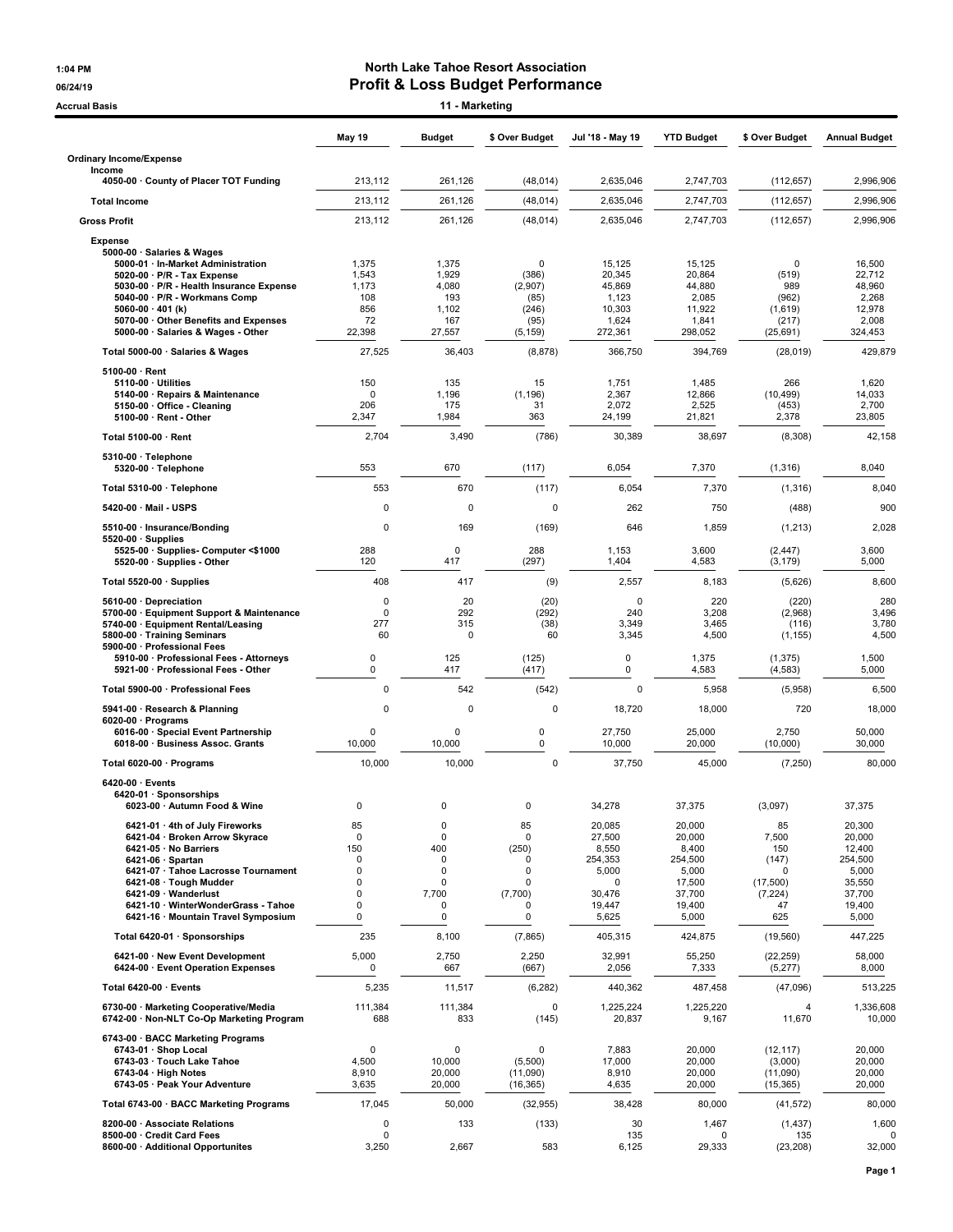#### 1:04 PM North Lake Tahoe Resort Association 06/24/19 06/24/19

Accrual Basis **11 - Marketing** 

|                                                                                                               | May 19                 | <b>Budget</b>                    | \$ Over Budget         | Jul '18 - May 19               | <b>YTD Budget</b>                | \$ Over Budget                     | <b>Annual Budget</b>             |
|---------------------------------------------------------------------------------------------------------------|------------------------|----------------------------------|------------------------|--------------------------------|----------------------------------|------------------------------------|----------------------------------|
| 8700-00 · Automobile Expenses<br>8750-00 · Meals/Meetings<br>8810-00 Dues & Subscriptions<br>8910-00 · Travel | 161<br>130<br>363<br>0 | 125<br>300<br>292<br>$\mathbf 0$ | 36<br>(170)<br>71<br>0 | 1,569<br>649<br>2,364<br>3,654 | 1,375<br>3,300<br>3,208<br>5,500 | 194<br>(2,651)<br>(844)<br>(1,846) | 1,500<br>3,600<br>3,500<br>5,500 |
| <b>Total Expense</b>                                                                                          | 179,783                | 229,569                          | (49, 786)              | 2,209,440                      | 2,378,007                        | (168, 567)                         | 2,595,694                        |
| <b>Net Ordinary Income</b>                                                                                    | 33,328                 | 31,557                           | 1,771                  | 425,606                        | 369,696                          | 55,911                             | 401,212                          |
| Other Income/Expense<br>Other Income<br>4700-00 · Revenues- Interest & Investment                             | 23                     |                                  |                        | 237                            |                                  |                                    |                                  |
| <b>Total Other Income</b>                                                                                     | 23                     |                                  |                        | 237                            |                                  |                                    |                                  |
| <b>Other Expense</b><br>8990-00 · Allocated                                                                   | 50,038                 | 31,557                           | 18,481                 | 370,342                        | 369,695                          | 646                                | 401,252                          |
| <b>Total Other Expense</b>                                                                                    | 50,038                 | 31,557                           | 18,481                 | 370,342                        | 369,695                          | 646                                | 401,252                          |
| Net Other Income                                                                                              | (50, 014)              | (31, 557)                        | (18, 457)              | (370, 105)                     | (369, 695)                       | (410)                              | (401, 252)                       |
| Net Income                                                                                                    | (16, 686)              | 0                                | (16, 686)              | 55,501                         | 0                                | 55,501                             | (40)                             |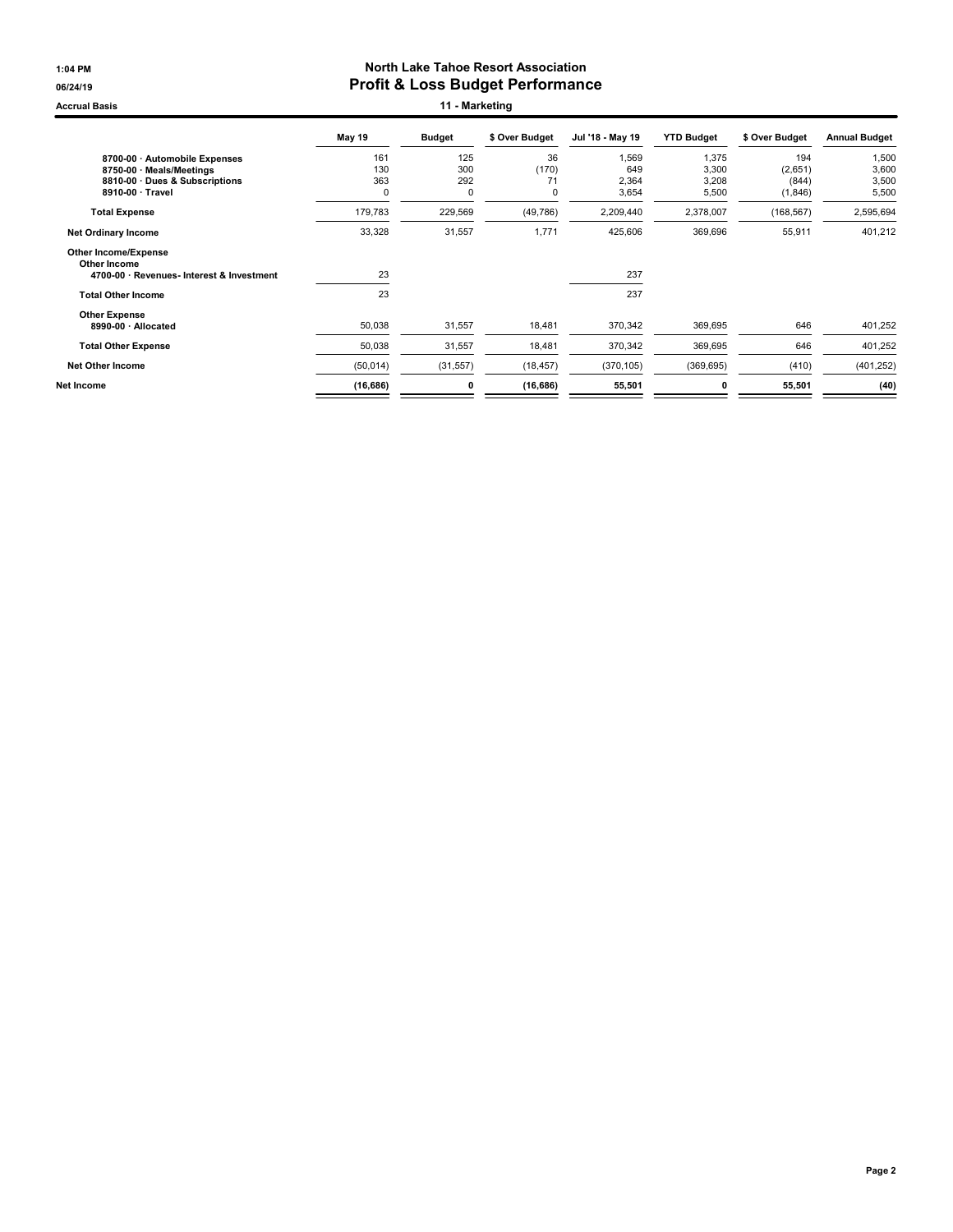### 1:04 PM North Lake Tahoe Resort Association 06/24/19 06/24/19 **Profit & Loss Budget Performance**

| <b>Accrual Basis</b>                                                                                                                                                                                                                                   |                                                                        | 30 - Conference                      |                                                  |                                                      |                                                   |                                                                 |                                                          |
|--------------------------------------------------------------------------------------------------------------------------------------------------------------------------------------------------------------------------------------------------------|------------------------------------------------------------------------|--------------------------------------|--------------------------------------------------|------------------------------------------------------|---------------------------------------------------|-----------------------------------------------------------------|----------------------------------------------------------|
|                                                                                                                                                                                                                                                        | May 19                                                                 | <b>Budget</b>                        | \$ Over Budget                                   | Jul '18 - May 19                                     | <b>YTD Budget</b>                                 | \$ Over Budget                                                  | <b>Annual Budget</b>                                     |
| <b>Ordinary Income/Expense</b>                                                                                                                                                                                                                         |                                                                        |                                      |                                                  |                                                      |                                                   |                                                                 |                                                          |
| Income<br>4050-00 County of Placer TOT Funding                                                                                                                                                                                                         | 29,101                                                                 | 29.101                               | $\Omega$                                         | 323,208                                              | 323,198                                           | 10                                                              | 352,496                                                  |
| 4205-00 · Conference Dues<br>4600-00 · Commissions                                                                                                                                                                                                     | 367                                                                    | 825                                  | (458)                                            | 6,463                                                | 9,075                                             | (2,613)                                                         | 9,900                                                    |
| 4601-00 Commissions - South Shore<br>4600-00 Commissions - Other                                                                                                                                                                                       | $\mathbf 0$<br>3,134                                                   | 1,667<br>2,500                       | (1,667)<br>634                                   | 8,417<br>46,966                                      | 18,333<br>27,500                                  | (9,916)<br>19,466                                               | 20,000<br>30,000                                         |
| Total 4600-00 · Commissions                                                                                                                                                                                                                            | 3,134                                                                  | 4,167                                | (1,033)                                          | 55,383                                               | 45,833                                            | 9,550                                                           | 50,000                                                   |
| <b>Total Income</b>                                                                                                                                                                                                                                    | 32,602                                                                 | 34,093                               | (1, 492)                                         | 385,054                                              | 378,106                                           | 6,948                                                           | 412,396                                                  |
| <b>Gross Profit</b>                                                                                                                                                                                                                                    | 32,602                                                                 | 34,093                               | (1, 492)                                         | 385,054                                              | 378,106                                           | 6,948                                                           | 412,396                                                  |
| <b>Expense</b><br>5000-00 · Salaries & Wages<br>5010-00 · Sales Commissions<br>5020-00 · P/R - Tax Expense<br>5030-00 · P/R - Health Insurance Expense<br>5040-00 · P/R - Workmans Comp<br>5060-00 $\cdot$ 401 (k)                                     | 784<br>926<br>1,746<br>73<br>510                                       | 633<br>1,165<br>1,633<br>172<br>555  | 151<br>(239)<br>113<br>(99)<br>(45)              | 15,583<br>12,276<br>19,582<br>731<br>6,161           | 6,967<br>12,812<br>17,957<br>1,893<br>6,102       | 8,616<br>(536)<br>1,625<br>(1, 162)<br>59                       | 7,600<br>13,977<br>19,590<br>2,065<br>6,657              |
| 5070-00 Other Benefits and Expenses<br>5000-00 · Salaries & Wages - Other                                                                                                                                                                              | 17<br>12,758                                                           | 84<br>13,236                         | (67)<br>(478)                                    | 437<br>133,161                                       | 920<br>145,591                                    | (483)<br>(12, 430)                                              | 1,004<br>158,827                                         |
| Total 5000-00 · Salaries & Wages                                                                                                                                                                                                                       | 16,814                                                                 | 17,478                               | (664)                                            | 187,930                                              | 192,242                                           | (4, 312)                                                        | 209,720                                                  |
| 5100-00 · Rent<br>5110-00 · Utilities<br>5140-00 · Repairs & Maintenance<br>5150-00 Office - Cleaning<br>5100-00 · Rent - Other                                                                                                                        | 73<br>$\mathbf 0$<br>100<br>1,105                                      | 70<br>43<br>102<br>953               | 3<br>(43)<br>(2)<br>152                          | 851<br>637<br>1,025<br>11,649                        | 770<br>474<br>1,121<br>10,480                     | 81<br>163<br>(96)<br>1,169                                      | 840<br>517<br>1,223<br>11,630                            |
| Total 5100-00 · Rent                                                                                                                                                                                                                                   | 1,278                                                                  | 1,168                                | 110                                              | 14,162                                               | 12,845                                            | 1,317                                                           | 14,210                                                   |
| 5310-00 · Telephone<br>5320-00 · Telephone                                                                                                                                                                                                             | 307                                                                    | 206                                  | 101                                              | 2,621                                                | 2,266                                             | 355                                                             | 2,472                                                    |
| Total 5310-00 · Telephone                                                                                                                                                                                                                              | 307                                                                    | 206                                  | 101                                              | 2,621                                                | 2,266                                             | 355                                                             | 2,472                                                    |
| 5420-00 · Mail - USPS                                                                                                                                                                                                                                  | $\Omega$                                                               | 42                                   | (42)                                             | 98                                                   | 458                                               | (360)                                                           | 500                                                      |
| 5510-00 · Insurance/Bonding<br>5520-00 · Supplies                                                                                                                                                                                                      | $\Omega$                                                               | 115                                  | (115)                                            | 213                                                  | 1,262                                             | (1,049)                                                         | 1,377                                                    |
| 5525-00 · Supplies- Computer <\$1000<br>5520-00 · Supplies - Other                                                                                                                                                                                     | 30<br>48                                                               | $\pmb{0}$<br>52                      | 30<br>(4)                                        | 331<br>626                                           | $\mathbf 0$<br>566                                | 331<br>60                                                       | $\mathbf 0$<br>618                                       |
| Total 5520-00 · Supplies                                                                                                                                                                                                                               | 78                                                                     | 52                                   | 26                                               | 957                                                  | 566                                               | 391                                                             | 618                                                      |
| 5610-00 · Depreciation<br>5700-00 · Equipment Support & Maintenance<br>5710-00 · Taxes, Licenses & Fees<br>5740-00 · Equipment Rental/Leasing<br>5800-00 · Training Seminars<br>6730-00 · Marketing Cooperative/Media<br>8200-00 · Associate Relations | $\Omega$<br>$\Omega$<br>$\mathbf 0$<br>122<br>$\Omega$<br>10.268<br>46 | 8<br>140<br>8<br>155<br>10.268<br>25 | (8)<br>(140)<br>(8)<br>(33)<br>$\mathbf 0$<br>21 | $\Omega$<br>240<br>0<br>1,473<br>38<br>112,951<br>46 | 86<br>1,545<br>88<br>1,701<br>0<br>112,951<br>275 | (86)<br>(1, 305)<br>(88)<br>(228)<br>38<br>$\mathbf 0$<br>(229) | 94<br>1,685<br>96<br>1,856<br>$\Omega$<br>123,219<br>300 |
| 8810-00 · Dues & Subscriptions<br>8920-00 · Bad Debt                                                                                                                                                                                                   | $\pmb{0}$<br>0                                                         | 83                                   | (83)                                             | $\mathbf 0$<br>733                                   | 917                                               | (917)                                                           | 1,000                                                    |
| <b>Total Expense</b>                                                                                                                                                                                                                                   | 28,912                                                                 | 29,748                               | (836)                                            | 321,462                                              | 327,202                                           | (5,740)                                                         | 357,147                                                  |
| <b>Net Ordinary Income</b>                                                                                                                                                                                                                             | 3,690                                                                  | 4,345                                | (656)                                            | 63,592                                               | 50,904                                            | 12,688                                                          | 55,249                                                   |
| Other Income/Expense<br><b>Other Expense</b><br>8990-00 · Allocated                                                                                                                                                                                    | 6,890                                                                  | 4,345                                | 2,545                                            | 50,993                                               | 50,904                                            | 89                                                              | 55,249                                                   |
| <b>Total Other Expense</b>                                                                                                                                                                                                                             | 6,890                                                                  | 4,345                                | 2,545                                            | 50,993                                               | 50,904                                            | 89                                                              | 55,249                                                   |
| <b>Net Other Income</b>                                                                                                                                                                                                                                | (6, 890)                                                               | (4, 345)                             | (2, 545)                                         | (50, 993)                                            | (50, 904)                                         | (89)                                                            | (55, 249)                                                |
| Net Income                                                                                                                                                                                                                                             | (3, 200)                                                               | 0                                    | (3, 200)                                         | 12,599                                               | $\mathbf{0}$                                      | 12,599                                                          | $\mathbf 0$                                              |
|                                                                                                                                                                                                                                                        |                                                                        |                                      |                                                  |                                                      |                                                   |                                                                 |                                                          |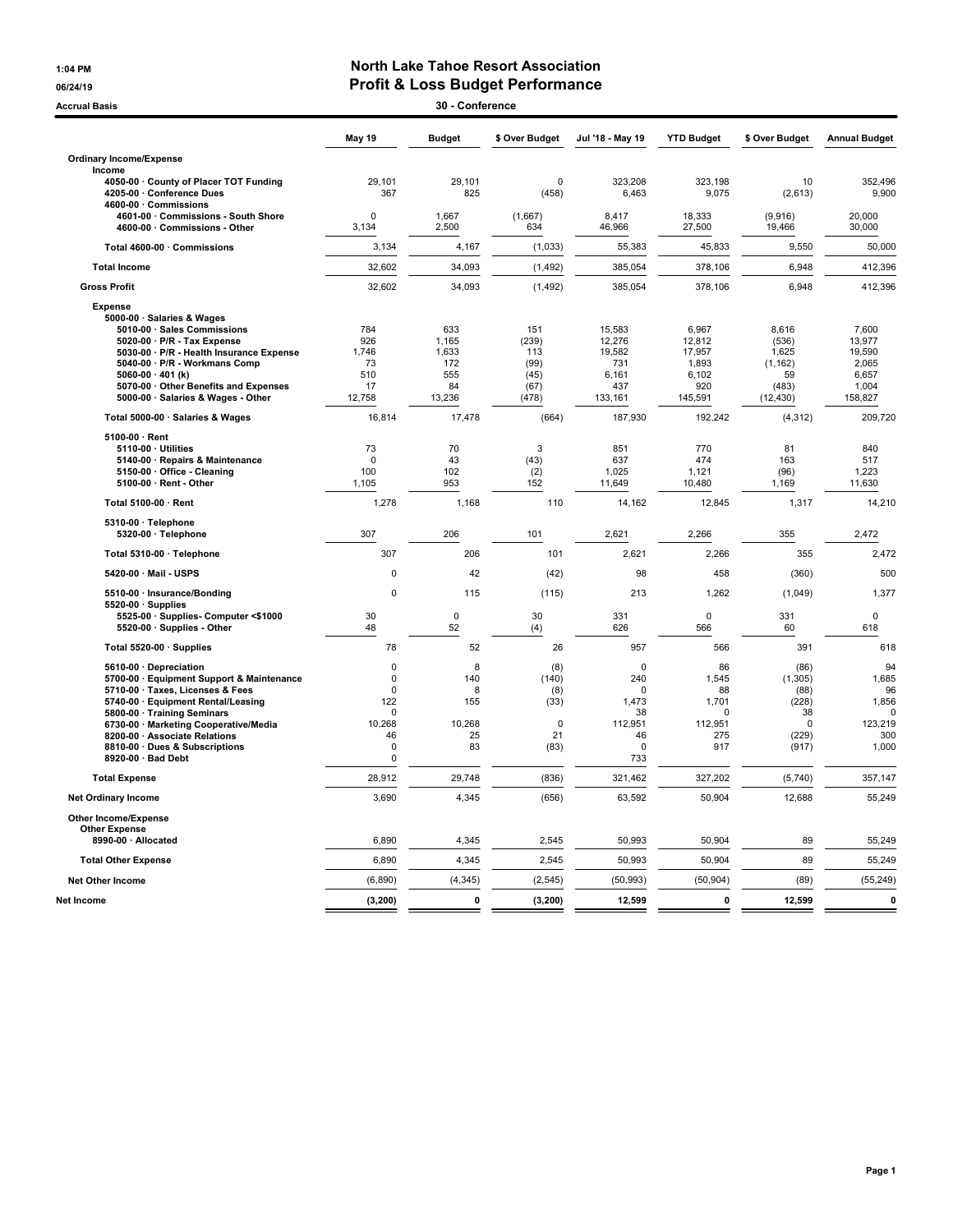#### 1:04 PM North Lake Tahoe Resort Association 06/24/19 06/24/19

Accrual Basis 42 - Visitor Center

|                                                                                                                                                                                                                                                                                                               | May 19                                                                   | <b>Budget</b>                                                        | \$ Over Budget                                                                   | Jul '18 - May 19                                                       | <b>YTD Budget</b>                                                    | \$ Over Budget                                                                  | <b>Annual Budget</b>                                                  |
|---------------------------------------------------------------------------------------------------------------------------------------------------------------------------------------------------------------------------------------------------------------------------------------------------------------|--------------------------------------------------------------------------|----------------------------------------------------------------------|----------------------------------------------------------------------------------|------------------------------------------------------------------------|----------------------------------------------------------------------|---------------------------------------------------------------------------------|-----------------------------------------------------------------------|
| <b>Ordinary Income/Expense</b>                                                                                                                                                                                                                                                                                |                                                                          |                                                                      |                                                                                  |                                                                        |                                                                      |                                                                                 |                                                                       |
| Income<br>4050-00 · County of Placer TOT Funding<br>46000 · Merchandise Sales                                                                                                                                                                                                                                 | 31,519                                                                   | 34,852                                                               | (3, 333)                                                                         | 383,607                                                                | 411,254                                                              | (27, 648)                                                                       | 448,844                                                               |
| 4502-00 · Non-Retail VIC income<br>46000 · Merchandise Sales - Other                                                                                                                                                                                                                                          | 211<br>8,958                                                             | 500<br>10,500                                                        | (289)<br>(1, 542)                                                                | 3,200<br>94.090                                                        | 9,000<br>83,000                                                      | (5,800)<br>11,090                                                               | 9,500<br>95,000                                                       |
| Total 46000 · Merchandise Sales                                                                                                                                                                                                                                                                               | 9,169                                                                    | 11,000                                                               | (1, 831)                                                                         | 97,290                                                                 | 92,000                                                               | 5,290                                                                           | 104,500                                                               |
| <b>Total Income</b>                                                                                                                                                                                                                                                                                           | 40,688                                                                   | 45,852                                                               | (5, 164)                                                                         | 480,897                                                                | 503,254                                                              | (22, 357)                                                                       | 553,344                                                               |
| <b>Gross Profit</b>                                                                                                                                                                                                                                                                                           | 40,688                                                                   | 45,852                                                               | (5, 164)                                                                         | 480,897                                                                | 503,254                                                              | (22, 357)                                                                       | 553,344                                                               |
| <b>Expense</b><br>5000-00 · Salaries & Wages<br>5020-00 · P/R - Tax Expense<br>5030-00 · P/R - Health Insurance Expense<br>5040-00 · P/R - Workmans Comp<br>$5060 - 00 \cdot 401$ (k)<br>5070-00 · Other Benefits and Expenses<br>5000-00 · Salaries & Wages - Other                                          | 944<br>1,569<br>324<br>466<br>45<br>12,729                               | 1,208<br>1,806<br>403<br>537<br>102<br>13,425                        | (264)<br>(237)<br>(79)<br>(71)<br>(57)<br>(696)                                  | 13,432<br>16,611<br>3,029<br>5,640<br>789<br>152,825                   | 15,639<br>19,866<br>4,715<br>6,287<br>1,123<br>157,178               | (2, 207)<br>(3,255)<br>(1,686)<br>(647)<br>(334)<br>(4, 353)                    | 17,550<br>21,672<br>5,193<br>6,924<br>1,225<br>173,103                |
| Total 5000-00 · Salaries & Wages                                                                                                                                                                                                                                                                              | 16,078                                                                   | 17,481                                                               | (1, 403)                                                                         | 192,326                                                                | 204,808                                                              | (12, 482)                                                                       | 225,667                                                               |
| $5100-00 \cdot$ Rent<br>5110-00 · Utilities<br>5140-00 · Repairs & Maintenance<br>5150-00 · Office - Cleaning<br>5100-00 · Rent - Other                                                                                                                                                                       | 365<br>$\mathbf 0$<br>20<br>6,269                                        | 550<br>2,292<br>237<br>7,025                                         | (185)<br>(2, 292)<br>(217)<br>(756)                                              | 6,148<br>5,355<br>384<br>72,030                                        | 7,100<br>25,208<br>2,610<br>77,272                                   | (952)<br>(19, 853)<br>(2, 226)<br>(5, 242)                                      | 7,650<br>13,500<br>2,847<br>84,297                                    |
| Total 5100-00 · Rent                                                                                                                                                                                                                                                                                          | 6,654                                                                    | 10,104                                                               | (3, 450)                                                                         | 83,918                                                                 | 112,190                                                              | (28, 272)                                                                       | 108,294                                                               |
| 5310-00 · Telephone<br>5320-00 · Telephone<br>5310-00 · Telephone - Other                                                                                                                                                                                                                                     | 237<br>$\mathbf 0$                                                       | $\mathsf 0$<br>461                                                   | 237<br>(461)                                                                     | 5,213<br>$\mathbf 0$                                                   | $\pmb{0}$<br>5,074                                                   | 5,213<br>(5,074)                                                                | 0<br>5.535                                                            |
| Total 5310-00 · Telephone                                                                                                                                                                                                                                                                                     | 237                                                                      | 461                                                                  | (224)                                                                            | 5,213                                                                  | 5,074                                                                | 139                                                                             | 5,535                                                                 |
| 5420-00 · Mail - USPS<br>5480-00 · Mail - Fed Ex<br>5420-00 · Mail - USPS - Other                                                                                                                                                                                                                             | 0<br>$\mathbf 0$                                                         | 145                                                                  | (145)                                                                            | 54<br>358                                                              | $\Omega$<br>1,599                                                    | 54<br>(1, 241)                                                                  | $\Omega$<br>1,744                                                     |
| Total 5420-00 · Mail - USPS                                                                                                                                                                                                                                                                                   | $\Omega$                                                                 | 145                                                                  | (145)                                                                            | 411                                                                    | 1,599                                                                | (1, 188)                                                                        | 1,744                                                                 |
| 5510-00 · Insurance/Bonding                                                                                                                                                                                                                                                                                   | $\mathbf 0$                                                              | 146                                                                  | (146)                                                                            | 1,132                                                                  | 1,607                                                                | (475)                                                                           | 1,753                                                                 |
| $5520-00 \cdot$ Supplies<br>5525-00 · Supplies- Computer <\$1000<br>5520-00 · Supplies - Other                                                                                                                                                                                                                | 132<br>895                                                               | 125<br>473                                                           | $\overline{7}$<br>422                                                            | 1.440<br>5,695                                                         | 1.375<br>6,902                                                       | 65<br>(1, 207)                                                                  | 1.500<br>7,375                                                        |
| Total 5520-00 · Supplies                                                                                                                                                                                                                                                                                      | 1,027                                                                    | 598                                                                  | 429                                                                              | 7,135                                                                  | 8,277                                                                | (1, 142)                                                                        | 8,875                                                                 |
| 5610-00 · Depreciation<br>5700-00 · Equipment Support & Maintenance<br>5710-00 · Taxes, Licenses & Fees<br>5740-00 · Equipment Rental/Leasing<br>5800-00 · Training Seminars<br>5850-00 · Artist of Month - Commissions<br>6740-00 · Media/Collateral/Production<br>6742-00 · Non-NLT Co-Op Marketing Program | 118<br>$\Omega$<br>$\Omega$<br>222<br>$\Omega$<br>190<br>$\Omega$<br>200 | 87<br>300<br>$\Omega$<br>429<br>$\Omega$<br>458<br>$\Omega$<br>3,483 | 31<br>(300)<br>$\mathbf 0$<br>(207)<br>$\Omega$<br>(268)<br>$\Omega$<br>(3, 283) | 1,297<br>280<br>$\mathbf 0$<br>3,359<br>120<br>2.769<br>1,278<br>3,136 | 962<br>3.300<br>155<br>4.721<br>5,000<br>5,042<br>$\Omega$<br>38,317 | 335<br>(3,020)<br>(155)<br>(1.362)<br>(4,880)<br>(2, 273)<br>1,278<br>(35, 181) | 1,049<br>3.600<br>155<br>5.150<br>5,000<br>5,500<br>$\Omega$<br>5,000 |
| 8100-00 · Cost of Goods Sold<br>51100 · Freight and Shipping Costs<br>52500 · Purchase Discounts<br>59900 · POS Inventory Adjustments<br>8100-00 Cost of Goods Sold - Other                                                                                                                                   | 67<br>(0)<br>$\Omega$<br>5,206                                           | $\pmb{0}$<br>5,513                                                   | 67<br>(307)                                                                      | 1,140<br>(40)<br>(56)<br>51,415                                        | $\mathbf 0$<br>$\mathbf 0$<br>$\mathbf 0$<br>43,575                  | 1,140<br>(40)<br>(56)<br>7,840                                                  | 0<br>$\mathsf 0$<br>0<br>49,925                                       |
| Total 8100-00 · Cost of Goods Sold                                                                                                                                                                                                                                                                            | 5,273                                                                    | 5,513                                                                | (240)                                                                            | 52,459                                                                 | 43,575                                                               | 8,884                                                                           | 49,925                                                                |
| 8200-00 · Associate Relations<br>8500-00 · Credit Card Fees<br>8700-00 · Automobile Expenses<br>8750-00 · Meals/Meetings<br>8810-00 · Dues & Subscriptions<br>8910-00 Travel                                                                                                                                  | $\Omega$<br>255<br>47<br>14<br>$\Omega$<br>0                             | 58<br>385<br>45<br>67<br>167<br>$\mathbf 0$                          | (58)<br>(130)<br>2<br>(54)<br>(167)<br>$\mathbf 0$                               | 75<br>2,762<br>800<br>154<br>48<br>$\mathbf 0$                         | 642<br>3,220<br>685<br>733<br>1.833<br>1,100                         | (567)<br>(458)<br>115<br>(579)<br>(1,785)<br>(1, 100)                           | 700<br>3,658<br>750<br>800<br>2,000<br>1,100                          |
| <b>Total Expense</b>                                                                                                                                                                                                                                                                                          | 30,314                                                                   | 39,927                                                               | (9,613)                                                                          | 358,673                                                                | 442,840                                                              | (84, 167)                                                                       | 436,255                                                               |
| <b>Net Ordinary Income</b>                                                                                                                                                                                                                                                                                    | 10,374                                                                   | 5,925                                                                | 4,448                                                                            | 122,224                                                                | 60,414                                                               | 61,809                                                                          | 117,089                                                               |
| <b>Other Income/Expense</b><br><b>Other Expense</b><br>8990-00 · Allocated                                                                                                                                                                                                                                    | 9,395                                                                    | 5,925                                                                | 3,470                                                                            | 69,536                                                                 | 69,414                                                               | 121                                                                             | 75,339                                                                |
| <b>Total Other Expense</b>                                                                                                                                                                                                                                                                                    | 9,395                                                                    | 5,925                                                                | 3,470                                                                            | 69,536                                                                 | 69,414                                                               | 121                                                                             | 75,339                                                                |
| Net Other Income                                                                                                                                                                                                                                                                                              | (9, 395)                                                                 | (5,925)                                                              | (3, 470)                                                                         | (69, 536)                                                              | (69, 414)                                                            | (121)                                                                           | (75, 339)                                                             |
| Net Income                                                                                                                                                                                                                                                                                                    | 978                                                                      | $\mathbf{0}$                                                         | 978                                                                              | 52,688                                                                 | (9,000)                                                              | 61,688                                                                          | 41,750                                                                |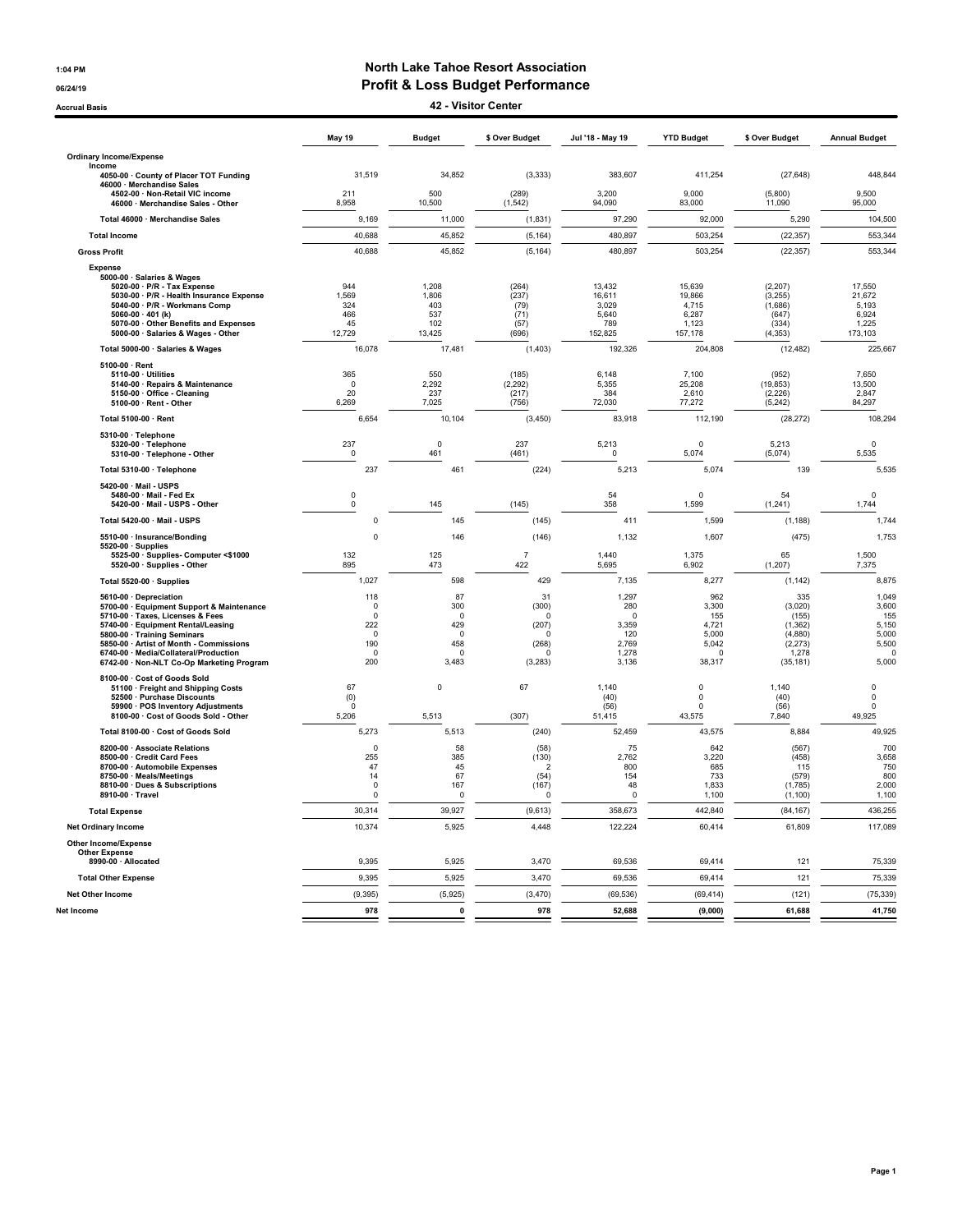**Accrual Basis** 

# 1:05 PM North Lake Tahoe Resort Association 06/24/19<br>Accrual Basis **Profit & Loss Budget Performance**

|                                                                                                                                                                                                                            | May 19                                               | <b>Budget</b>                   | \$ Over Bu                                   | Jul '18 - M                   | <b>YTD Budget</b>                  | \$ Over Bu                               | Annual Bu                                 |
|----------------------------------------------------------------------------------------------------------------------------------------------------------------------------------------------------------------------------|------------------------------------------------------|---------------------------------|----------------------------------------------|-------------------------------|------------------------------------|------------------------------------------|-------------------------------------------|
| <b>Ordinary Income/Expense</b>                                                                                                                                                                                             |                                                      |                                 |                                              |                               |                                    |                                          |                                           |
| Income<br>4050-00 · County of Placer TOT Funding                                                                                                                                                                           | 718                                                  | 718                             | (0)                                          | 7,910                         | 7,959                              | (49)                                     | 8,677                                     |
| <b>Total Income</b>                                                                                                                                                                                                        | 718                                                  | 718                             | (0)                                          | 7,910                         | 7,959                              | (49)                                     | 8,677                                     |
| <b>Gross Profit</b>                                                                                                                                                                                                        | 718                                                  | 718                             | (0)                                          | 7,910                         | 7,959                              | (49)                                     | 8,677                                     |
| <b>Expense</b><br>5000-00 · Salaries & Wages<br>5020-00 · P/R - Tax Expense<br>5030-00 · P/R - Health Insurance Expense<br>5040-00 · P/R - Workmans Comp<br>5060-00 $\cdot$ 401 (k)<br>5070-00 Other Benefits and Expenses | $\mathbf 0$<br>(3)<br>6<br>$\mathbf 0$<br>$\Omega$   | 33<br>$\overline{4}$<br>4<br>23 | (33)<br>(7)<br>$\overline{2}$<br>(23)        | (152)<br>52<br>58<br>251<br>3 | 368<br>39<br>44<br>249<br>$\Omega$ | (519)<br>14<br>14<br>$\overline{2}$<br>3 | 401<br>42<br>48<br>272<br>$\Omega$        |
| 5000-00 · Salaries & Wages - Other                                                                                                                                                                                         | 1,351                                                | 567                             | 784                                          | 8,207                         | 6,232                              | 1,976                                    | 6,798                                     |
| Total 5000-00 · Salaries & Wages                                                                                                                                                                                           | 1,354                                                | 630                             | 724                                          | 8,420                         | 6,931                              | 1,489                                    | 7,561                                     |
| 5100-00 · Rent<br>5110-00 · Utilities<br>5140-00 · Repairs & Maintenance<br>5150-00 · Office - Cleaning<br>5100-00 · Rent - Other                                                                                          | $\mathbf 0$<br>$\mathbf 0$<br>$\pmb{0}$<br>$\pmb{0}$ | 0<br>0<br>0<br>$\mathbf 0$      | 0<br>$\mathbf 0$<br>$\pmb{0}$<br>$\mathbf 0$ | 36<br>6<br>42<br>502          | 0<br>0<br>0<br>$\mathbf 0$         | 36<br>6<br>42<br>502                     | 0<br>0<br>0<br>0                          |
| Total 5100-00 · Rent                                                                                                                                                                                                       | 0                                                    | 0                               | 0                                            | 586                           | $\pmb{0}$                          | 586                                      | $\mathbf 0$                               |
| 5310-00 · Telephone<br>5320-00 · Telephone                                                                                                                                                                                 | $\pmb{0}$                                            | $\mathbf 0$                     | $\mathbf 0$                                  | 230                           | $\mathbf 0$                        | 230                                      | $\mathbf 0$                               |
|                                                                                                                                                                                                                            |                                                      |                                 |                                              |                               |                                    |                                          |                                           |
| Total 5310-00 · Telephone                                                                                                                                                                                                  | $\mathbf 0$                                          | $\mathbf 0$                     | 0                                            | 230                           | $\mathbf 0$                        | 230                                      | $\mathbf 0$                               |
| 5420-00 · Mail - USPS                                                                                                                                                                                                      | 0                                                    | 0                               | 0                                            | 19                            | 0                                  | 19                                       | 0                                         |
| 5510-00 · Insurance/Bonding<br>$5520-00 \cdot$ Supplies<br>5525-00 · Supplies- Computer <\$1000<br>5520-00 · Supplies - Other                                                                                              | $\Omega$<br>0<br>$\mathbf 0$                         | $\Omega$<br>0<br>$\mathbf 0$    | $\Omega$<br>0<br>$\mathbf 0$                 | 64<br>71<br>17                | $\mathbf 0$<br>0<br>$\mathbf 0$    | 64<br>71<br>17                           | $\mathbf 0$<br>0<br>$\mathbf 0$           |
| Total 5520-00 · Supplies                                                                                                                                                                                                   | $\mathbf 0$                                          | $\mathbf 0$                     | $\mathbf 0$                                  | 88                            | $\mathbf 0$                        | 88                                       | $\mathbf 0$                               |
| 5740-00 · Equipment Rental/Leasing<br>8700-00 · Automobile Expenses<br>8750-00 · Meals/Meetings                                                                                                                            | 0<br>0<br>0                                          | 0<br>0<br>0                     | 0<br>0<br>0                                  | 217<br>26<br>3                | $\mathbf 0$<br>0<br>0              | 217<br>26<br>3                           | $\mathbf 0$<br>$\mathbf 0$<br>$\mathbf 0$ |
| <b>Total Expense</b>                                                                                                                                                                                                       | 1,354                                                | 630                             | 724                                          | 9,653                         | 6,931                              | 2,722                                    | 7,561                                     |
| <b>Net Ordinary Income</b>                                                                                                                                                                                                 | (636)                                                | 88                              | (724)                                        | (1,742)                       | 1,028                              | (2,771)                                  | 1,116                                     |
| <b>Other Income/Expense</b><br><b>Other Expense</b>                                                                                                                                                                        |                                                      |                                 |                                              |                               |                                    |                                          |                                           |
| 8990-00 · Allocated                                                                                                                                                                                                        | 139                                                  | 88                              | 51                                           | 1,030                         | 1,028                              | $\overline{c}$                           | 1,116                                     |
| <b>Total Other Expense</b>                                                                                                                                                                                                 | 139                                                  | 88                              | 51                                           | 1,030                         | 1,028                              | $\overline{2}$                           | 1,116                                     |
| <b>Net Other Income</b>                                                                                                                                                                                                    | (139)                                                | (88)                            | (51)                                         | (1,030)                       | (1,028)                            | (2)                                      | (1, 116)                                  |
| Net Income                                                                                                                                                                                                                 | (775)                                                | $\mathbf 0$                     | (775)                                        | (2, 772)                      | 0                                  | (2, 772)                                 | $\mathbf 0$                               |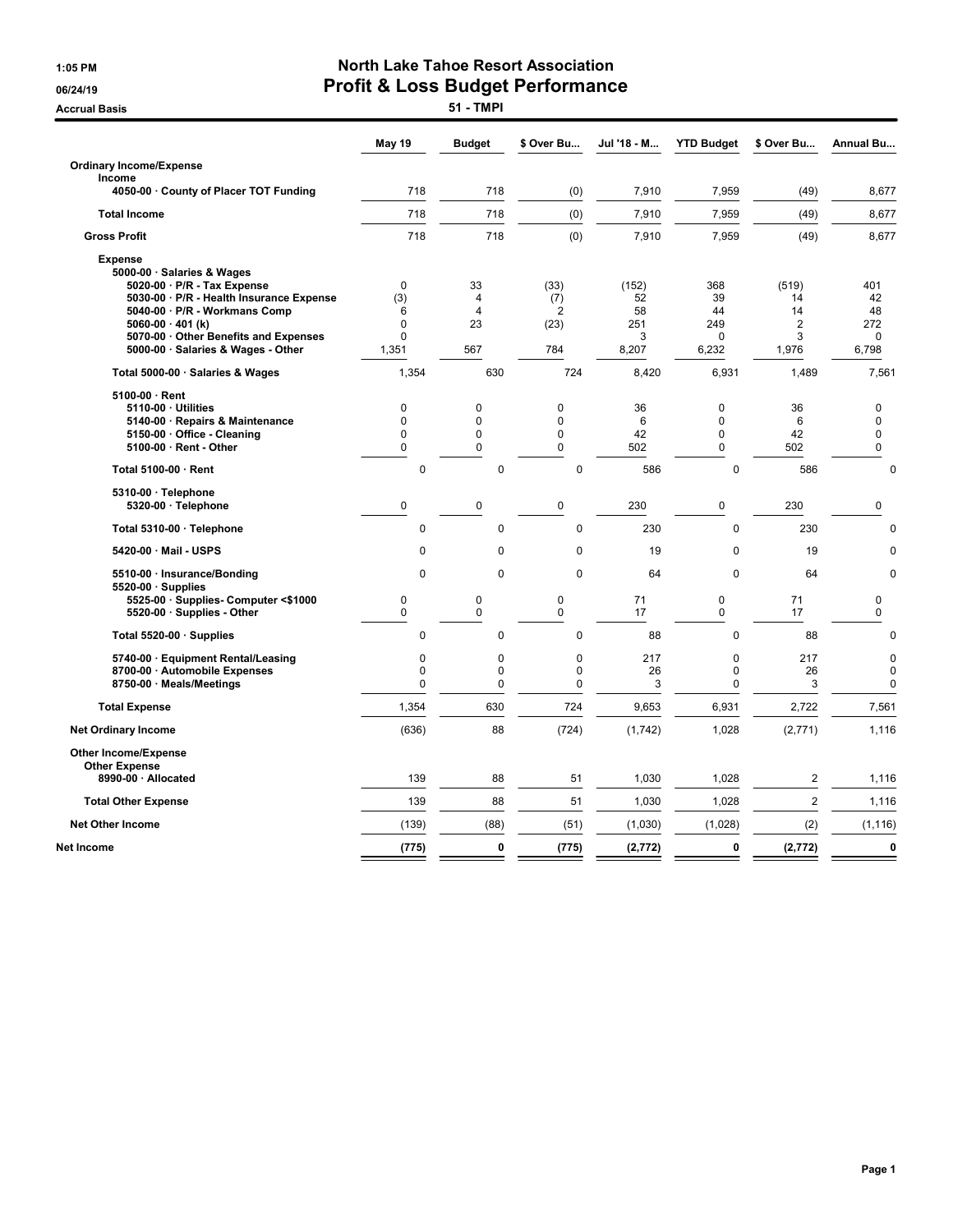# 1:05 PM North Lake Tahoe Resort Association

| 06/24/19                                                                                                                                                      |                         | <b>Profit &amp; Loss Budget Performance</b> |                      |                              |                             |                        |                              |  |  |  |
|---------------------------------------------------------------------------------------------------------------------------------------------------------------|-------------------------|---------------------------------------------|----------------------|------------------------------|-----------------------------|------------------------|------------------------------|--|--|--|
| 60 - Membership<br><b>Accrual Basis</b>                                                                                                                       |                         |                                             |                      |                              |                             |                        |                              |  |  |  |
|                                                                                                                                                               | <b>May 19</b>           | <b>Budget</b>                               | \$ Over Budget       | Jul '18 - May                | <b>YTD Budget</b>           | \$ Over Budget         | <b>Annual Budget</b>         |  |  |  |
| <b>Ordinary Income/Expense</b>                                                                                                                                |                         |                                             |                      |                              |                             |                        |                              |  |  |  |
| Income<br>4200-00 · Membership Dues Revenue<br>4250-00 · Revenues-Membership Activities                                                                       | 11,998                  | 10,700                                      | 1,298                | 126,079                      | 117,300                     | 8,779                  | 128,000                      |  |  |  |
| 4250-01 · Community Awards<br>4250-04 · Silent Auction                                                                                                        | 0                       | 0                                           | $\mathbf 0$          | 12,876                       | 19,000                      | (6, 125)               | 19,000                       |  |  |  |
| 4250-05 · Sponsorships<br>4250-01 Community Awards - Other                                                                                                    | 0<br>0                  | 0<br>0                                      | 0<br>$\mathbf 0$     | 17,165<br>14,646             | 13,000<br>18,000            | 4,165<br>(3, 354)      | 13,000<br>18,000             |  |  |  |
| Total 4250-01 · Community Awards                                                                                                                              | 0                       | 0                                           | $\mathbf 0$          | 44,687                       | 50,000                      | (5,314)                | 50,000                       |  |  |  |
| 4250-02 · Chamber Events                                                                                                                                      | 46<br>$\mathbf 0$       | 208<br>$\Omega$                             | (162)<br>$\mathbf 0$ | 2,892                        | 2,292                       | 600                    | 2,500                        |  |  |  |
| 4250-03 · Summer/Winter Rec Luncheon<br>4251-00 · Tues AM Breakfast Club<br>4251-01 · Tues AM Breakfast Club Sponsors                                         | 0                       | 300                                         | (300)                | 2,622<br>2,500               | 4,000<br>2,750              | (1, 378)<br>(250)      | 8,000<br>3,050               |  |  |  |
| 4251-00 · Tues AM Breakfast Club - Other                                                                                                                      | 690                     | 580                                         | 110                  | 5,577                        | 6,380                       | (803)                  | 6,960                        |  |  |  |
| Total 4251-00 · Tues AM Breakfast Club                                                                                                                        | 690                     | 880                                         | (190)                | 8,077                        | 9,130                       | (1,053)                | 10,010                       |  |  |  |
| 4250-00 · Revenues-Membership Activities - Other                                                                                                              | 465                     |                                             |                      | 3,918                        | 0                           | 3,918                  | 0                            |  |  |  |
| Total 4250-00 · Revenues-Membership Activities                                                                                                                | 1,201                   | 1,088                                       | 113                  | 62,197                       | 65,422                      | (3,225)                | 70,510                       |  |  |  |
| 4252-00 · Sponsorships<br>4253-00 · Revenue- Other                                                                                                            | 0<br>0                  | 0                                           | 0                    | 600<br>6                     | 0<br>0                      | 600<br>6               | $\mathbf 0$<br>$\mathbf 0$   |  |  |  |
| <b>Total Income</b>                                                                                                                                           | 13,199                  | 11,788                                      | 1,411                | 188,882                      | 182,722                     | 6,160                  | 198,510                      |  |  |  |
| <b>Gross Profit</b>                                                                                                                                           | 13,199                  | 11,788                                      | 1,411                | 188,882                      | 182,722                     | 6,160                  | 198,510                      |  |  |  |
| <b>Expense</b><br>5000-00 · Salaries & Wages<br>5000-01 · In-Market Administration<br>5020-00 · P/R - Tax Expense<br>5030-00 · P/R - Health Insurance Expense | (1, 375)<br>56<br>1,082 | (1, 375)<br>547<br>888                      | 0<br>(491)<br>194    | (15, 125)<br>4,542<br>10,787 | (15, 125)<br>6,019<br>9,768 | 0<br>(1, 477)<br>1,019 | (16, 500)<br>6,566<br>10,656 |  |  |  |
| 5040-00 · P/R - Workmans Comp<br>5060-00 $\cdot$ 401 (k)                                                                                                      | 26<br>155               | $\overline{7}$<br>262                       | 19<br>(107)          | 341<br>2,524                 | 80<br>2,883                 | 261<br>(359)           | 87<br>3,145                  |  |  |  |
| 5070-00 · Other Benefits and Expenses<br>5000-00 · Salaries & Wages - Other                                                                                   | 4<br>6,026              | 66<br>6,553                                 | (62)<br>(527)        | 186<br>75,877                | 726<br>72,083               | (540)<br>3,794         | 792<br>78,636                |  |  |  |
| Total 5000-00 · Salaries & Wages                                                                                                                              | 5,973                   | 6,948                                       | (975)                | 79,133                       | 76,434                      | 2,699                  | 83,382                       |  |  |  |
| $5100-00 \cdot$ Rent                                                                                                                                          |                         |                                             |                      |                              |                             |                        |                              |  |  |  |
| $5110-00 \cdot$ Utilities<br>5140-00 · Repairs & Maintenance                                                                                                  | 35<br>$\mathbf 0$       | 50<br>25                                    | (15)<br>(25)         | 343<br>478                   | 555<br>275                  | (212)<br>203           | 605<br>300                   |  |  |  |
| 5150-00 · Office - Cleaning<br>5100-00 · Rent - Other                                                                                                         | 48<br>608               | 201<br>819                                  | (153)<br>(211)       | 368<br>4,775                 | 1,099<br>9,007              | (731)<br>(4,232)       | 1,177<br>9,826               |  |  |  |
| Total 5100-00 · Rent                                                                                                                                          | 690                     | 1,095                                       | (405)                | 5,964                        | 10,936                      | (4, 972)               | 11,908                       |  |  |  |
| 5310-00 · Telephone                                                                                                                                           | 123                     | 253                                         | (130)                | 1,577                        | 2,783                       | (1, 206)               | 3,036                        |  |  |  |
| 5320-00 · Telephone<br>Total 5310-00 · Telephone                                                                                                              | 123                     | 253                                         | (130)                | 1,577                        | 2,783                       | (1,206)                | 3,036                        |  |  |  |
| 5420-00 · Mail - USPS                                                                                                                                         | 0                       | 50                                          | (50)                 | 88                           | 950                         | (862)                  | 1,000                        |  |  |  |
| 5510-00 · Insurance/Bonding                                                                                                                                   | 0                       | 55                                          | (55)                 | 242                          | 720                         | (478)                  | 775                          |  |  |  |
| $5520-00 \cdot$ Supplies                                                                                                                                      |                         | $\pmb{0}$                                   | 43                   |                              | 500                         |                        |                              |  |  |  |
| 5525-00 · Supplies- Computer <\$1000<br>5520-00 · Supplies - Other                                                                                            | 43<br>23                | 83                                          | (60)                 | 892<br>643                   | 917                         | 392<br>(274)           | 500<br>1,000                 |  |  |  |
| Total 5520-00 · Supplies                                                                                                                                      | 66                      | 83                                          | (17)                 | 1,535                        | 1,417                       | 118                    | 1,500                        |  |  |  |
| 5610-00 · Depreciation                                                                                                                                        | 0<br>0                  | 8<br>56                                     | (8)                  | 0<br>0                       | 88                          | (88)                   | 96<br>672                    |  |  |  |
| 5700-00 · Equipment Support & Maintenance<br>5710-00 · Taxes, Licenses & Fees                                                                                 | 0                       | 0                                           | (56)<br>0            | 0                            | 616<br>150                  | (616)<br>(150)         | 200                          |  |  |  |
| 5740-00 · Equipment Rental/Leasing<br>5800-00 · Training Seminars                                                                                             | 166<br>0                | 250<br>$\mathbf 0$                          | (84)<br>$\mathbf 0$  | 1,944<br>3,721               | 2,740<br>1,950              | (796)<br>1,771         | 2,990<br>1,950               |  |  |  |
| 5900-00 · Professional Fees<br>5921-00 · Professional Fees - Other                                                                                            | 0                       | 0                                           | $\pmb{0}$            | 0                            | 1,125                       | (1, 125)               | 1,500                        |  |  |  |
| Total 5900-00 · Professional Fees                                                                                                                             | 0                       | $\mathbf 0$                                 | 0                    | 0                            | 1,125                       | (1, 125)               | 1,500                        |  |  |  |
| $6420-00 \cdot$ Events<br>6422-00 · Event Media                                                                                                               | 0                       |                                             |                      | (300)                        |                             |                        |                              |  |  |  |
| Total 6420-00 · Events                                                                                                                                        | $\mathbf 0$             |                                             |                      | (300)                        |                             |                        |                              |  |  |  |
| 6423-00 · Membership Activities                                                                                                                               |                         |                                             |                      |                              |                             |                        |                              |  |  |  |
| 6434-00 Community Awards Dinner<br>6436-00 · Membership - Wnt/Sum Rec Lunch                                                                                   | (172)<br>0              | $\pmb{0}$<br>0                              | (172)<br>$\mathbf 0$ | 25,770<br>3,469              | 27,500<br>2,500             | (1,730)<br>969         | 27,500<br>5,000              |  |  |  |
| 6437-00 · Tuesday Morning Breakfast Club<br>6441-00 · Membership - Miscellaneous Exp                                                                          | 723<br>0                | 650                                         | 73                   | 5,436<br>60                  | 6,500                       | (1,064)                | 7,150                        |  |  |  |
| 6442-00 · Public Relations/Website                                                                                                                            | 1,710                   | 344                                         | 1,366                | 14,568                       | 5,284                       | 9,284                  | 5,628                        |  |  |  |
| $6444-00 \cdot Trades$<br>6423-00 · Membership Activities - Other                                                                                             | 0<br>371                | 0                                           | 371                  | 1,430<br>13,423              | 0<br>0                      | 1,430<br>13,423        | 0<br>$\mathbf 0$             |  |  |  |
| Total 6423-00 · Membership Activities                                                                                                                         | 2,631                   | 994                                         | 1,637                | 64,156                       | 41,784                      | 22,372                 | 45,278                       |  |  |  |
| 8100-00 · Cost of Goods Sold                                                                                                                                  | 0                       |                                             |                      | 707                          |                             |                        |                              |  |  |  |
| 8200-00 · Associate Relations                                                                                                                                 | $\mathbf 0$             | 67                                          | (67)                 | 0                            | 733                         | (733)                  | 800                          |  |  |  |
| 8500-00 · Credit Card Fees                                                                                                                                    | 289                     | 155                                         | 134                  | 3,830                        | 2,750                       | 1,080                  | 3,000                        |  |  |  |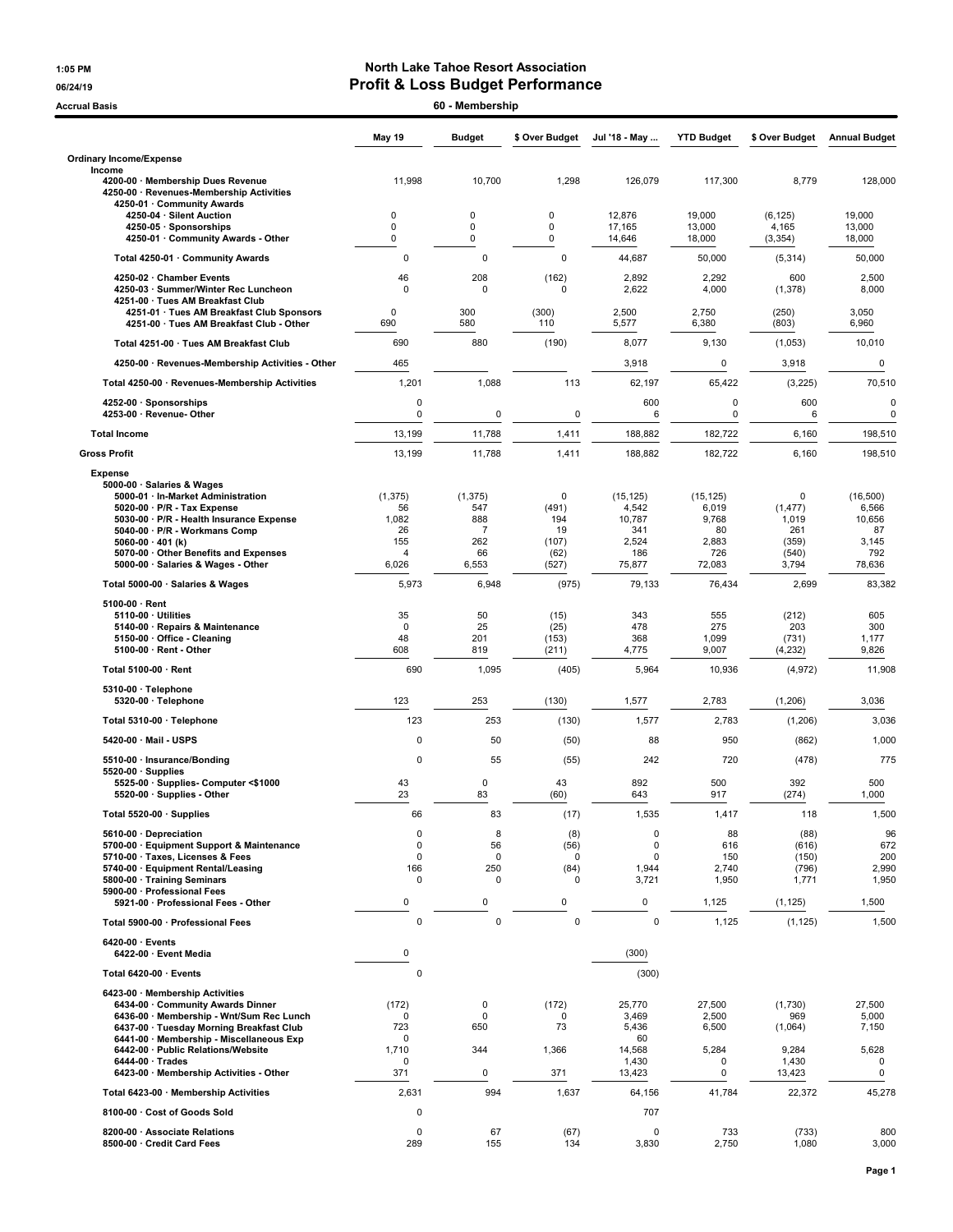### 1:05 PM North Lake Tahoe Resort Association 06/24/19 06/24/19

Accrual Basis **60 - Membership** 

| May 19   | <b>Budget</b> | \$ Over Budget | Jul '18 - May | <b>YTD Budget</b> | \$ Over Budget | <b>Annual Budget</b> |
|----------|---------------|----------------|---------------|-------------------|----------------|----------------------|
| 13       | 78            | (65)           | 392           | 855               | (463)          | 933                  |
| 89       | 150           | (61)           | 910           | 1,650             | (740)          | 1,800                |
|          |               |                |               |                   |                | 420                  |
| 710      |               |                | 5,100         | 0                 | 5,100          | 0                    |
| 10,750   | 10,277        | 473            | 169,528       | 148,066           | 21,462         | 161,240              |
| 2,448    | 1,511         | 937            | 19,353        | 34,656            | (15,303)       | 37,270               |
|          |               |                |               |                   |                |                      |
| 3,132    | 1,975         | 1,157          | 23,179        | 23,138            | 40             | 25,113               |
| 3,132    | 1,975         | 1,157          | 23,179        | 23,138            | 40             | 25,113               |
| (3, 132) | (1, 975)      | (1, 157)       | (23, 179)     | (23, 138)         | (40)           | (25, 113)            |
| (683)    | (464)         | (219)          | (3,825)       | 11,518            | (15, 343)      | 12,157               |
|          | $\Omega$      | 35             | (35)          | 530               | 385            | 145                  |